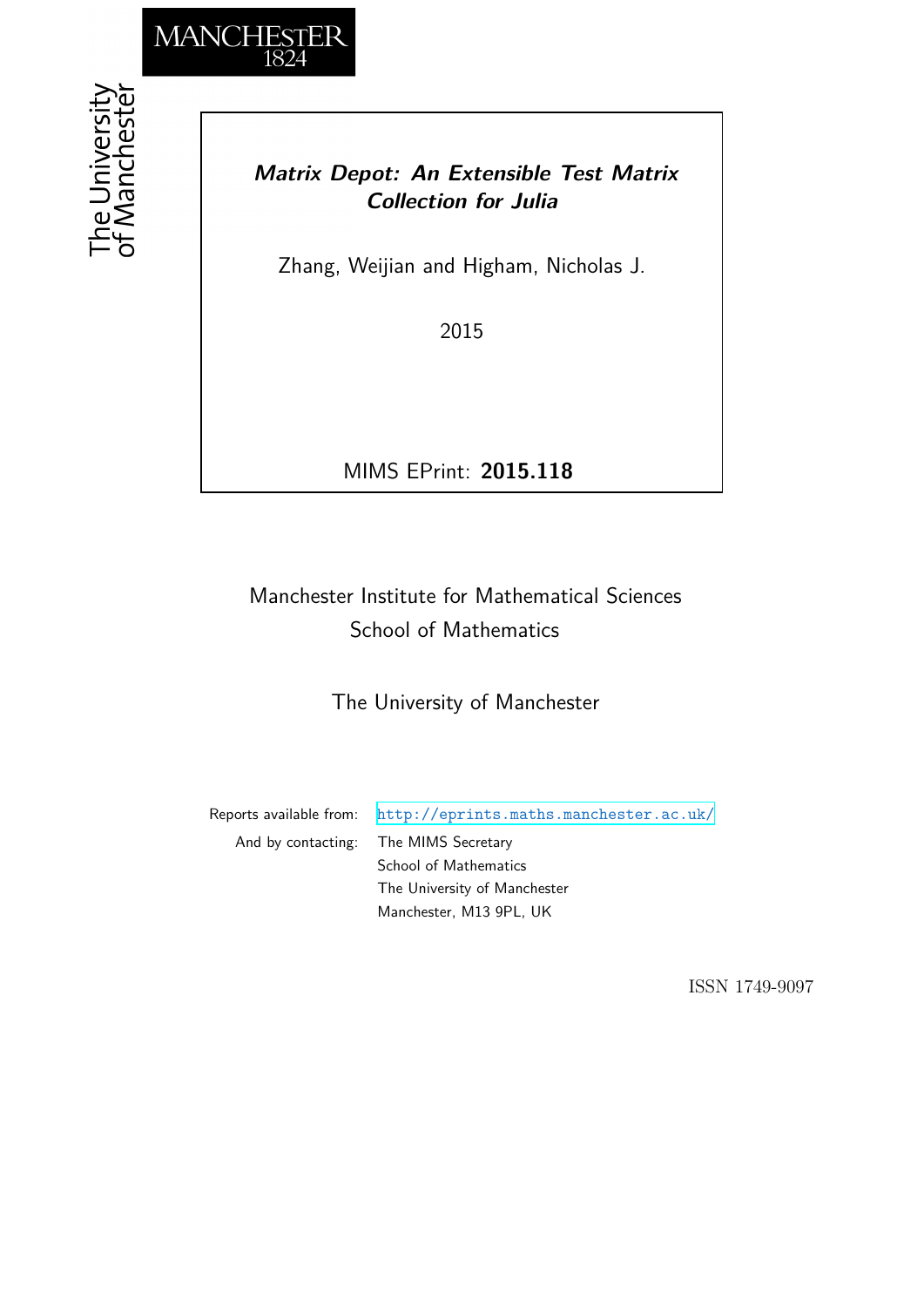# Matrix Depot: An Extensible Test Matrix Collection for Julia<sup>∗</sup>

Weijian Zhang and Nicholas J. Higham†

December 21, 2015

#### Abstract

Matrix Depot is a Julia software package that provides easy access to a large and diverse collection of test matrices. Its novelty is threefold. First, it is extensible by the user, and so can be adapted to include the user's own test problems. In doing so it facilitates experimentation and makes it easier to carry out reproducible research. Second, it amalgamates in a single framework three different types of matrix collections, comprising parametrized test matrices, regularization test problems, and real-life sparse matrix data. Third, it fully exploits the Julia language. It uses multiple dispatch to help provide a simple interface and, in particular, to allow matrices to be generated in any of the numeric data types supported by the language.

Keywords: Julia; software package; test matrices; test problems; matrix algorithm.

#### <span id="page-1-0"></span>1 Introduction

In 1969 Gregory and Karney published a book of test matrices [\[14\]](#page-23-0). They stated that "In order to test the accuracy of computer programs for solving numerical problems, one needs numerical examples with known solutions. The aim of this monograph is to provide the reader with suitable examples for testing algorithms for finding the inverses, eigenvalues, and eigenvectors of matrix." At that time it was common for journal papers to be devoted to introducing and analyzing a particular test matrix or class of matrices, examples being the papers of Clement [\[7\]](#page-23-1) (in the first issue of SIAM Review), Pei [\[24\]](#page-24-0) (occupying just a quarter of a page), and Gear [\[13\]](#page-23-2).

Today, test matrices remain of great interest, but not for the same reasons as fifty years ago. Testing accuracy using problems with known solutions is less common because a reference solution correct to machine precision can usually be computed at higher precision without difficulty. The main uses of test matrices nowadays are for exploring the behavior of mathematical quantities (such as eigenvalue bounds) and for measuring the performance of one or more algorithms with respect to accuracy, stability, convergence rate, speed, or robustness.

Various collections of matrices have been made available in software. As well as giving easy access to matrices these collections have the advantage of facilitating reproducibility of experiments [\[10\]](#page-23-3), whether by the same researcher months later or by different researchers.

<sup>∗</sup>The work of the second author was supported by European Research Council Advanced Grant MATFUN (267526) and Engineering and Physical Sciences Research Council grant EP/I01912X/1.

<sup>†</sup>School of Mathematics, University of Manchester, Manchester, M13 9PL, England (weijian.zhang@manchester.ac.uk, nick.higham@manchester.ac.uk).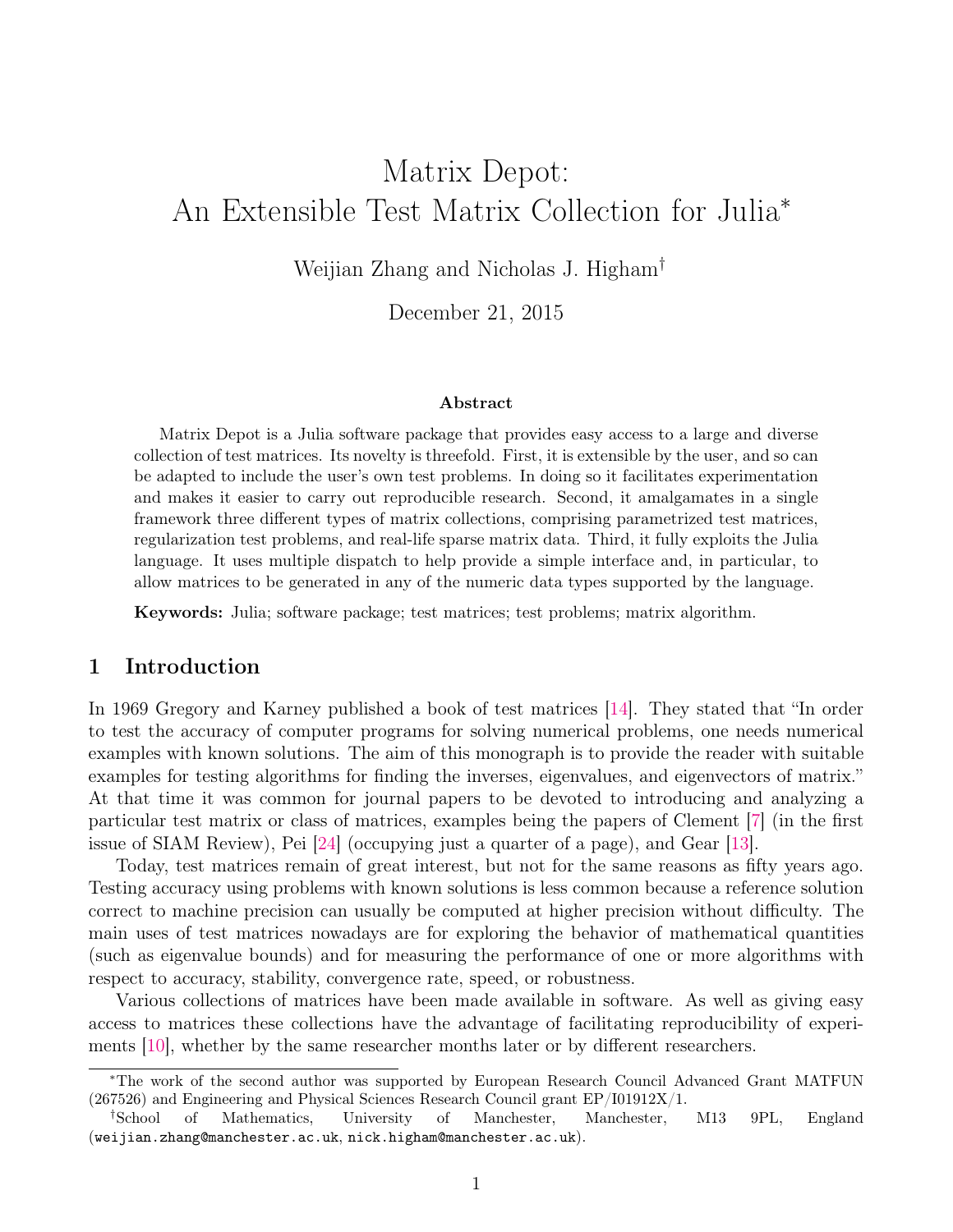An early collection of parametrizable matrices was given by Higham [\[20\]](#page-23-4) and made available in MATLAB form. The collection was later extended and distributed as a MATLAB toolbox [\[21\]](#page-24-1). Many of the matrices in the toolbox were subsequently incorporated into the MATLAB gallery function. Marques, Vömel, Demmel, and Parlett [\[23\]](#page-24-2) present test matrices for tridiagonal eigenvalue problems (already recognized as important by Gregory and Karney, who devoted the last chapter of their book to such matrices). The Harwell–Boeing collection of sparse matrices [\[11\]](#page-23-5) has been widely used, and is incorporated in the University of Florida Sparse Matrix Collection [\[8\]](#page-23-6), [\[9\]](#page-23-7), which contains over 2700 matrices from practical applications, including standard and generalized eigenvalue problems from [\[1\]](#page-22-0). Among other MATLAB toolboxes we mention the CONTEST toolbox [\[25\]](#page-24-3), which produces adjacency matrices describing random networks, and the NLEVP collection of nonlinear eigenvalue problems [\[2\]](#page-22-1).

The purpose of this work is to provide a test matrix collection for Julia [\[3\]](#page-22-2), [\[4\]](#page-22-3), a new dynamic programming language for technical computing. The collection, called Matrix Depot, exploits Julia's multiple dispatch features to enable all matrices to be accessed by one simple interface. Moreover, Matrix Depot is extensible. Users can add matrices from the University of Florida Sparse Matrix Collection and Matrix Market; they can code new matrix generators and incorporate them into Matrix Depot; and they can define new groups of matrices that give easy access to subsets of matrices. The matrices can be generated in any appropriate numeric data type, such as

- floating-point types Float16 (half precision: 16 bits), Float32 (single precision: 32 bits), and Float64 (double precision: 64 bits);
- integer types Int32 (signed 32-bit integers), UInt32 (unsigned 32-bit integers), Int64 (signed 64-bit integers), and UInt64 (unsigned 32-bit integers);
- Complex, where the real and imaginary parts are of any Real type (the same for both);
- Rational (ratio of integers); and
- arbitrary precision type BigFloat (with default precision 256 bits), which uses the GNU MPFR Library [\[12\]](#page-23-8).

This paper is organized as follows. We start by giving a brief demonstration of Matrix Depot in Section [2.](#page-2-0) Then we explain the design and implementation of Matrix Depot in Section [3,](#page-7-0) giving details on how multiple dispatch is exploited, how the collection is stored, accessed, and documented, and how it can be extended. In Section [4](#page-14-0) we describe the three classes of matrices in Matrix Depot: parametrized test matrices, regularization test problems, and real-life sparse matrix data. Concluding remarks are given in Section [5.](#page-21-0)

#### <span id="page-2-0"></span>2 A Taste of Matrix Depot

To download Matrix Depot, in a Julia REPL (read-eval-print loop) run the command

```
> Pkg . add (" MatrixDepot ")
```
Then import Matrix Depot into the local scope.

```
> using MatrixDepot
```
Now the package is ready to be used. First, we find out what matrices are in Matrix Depot.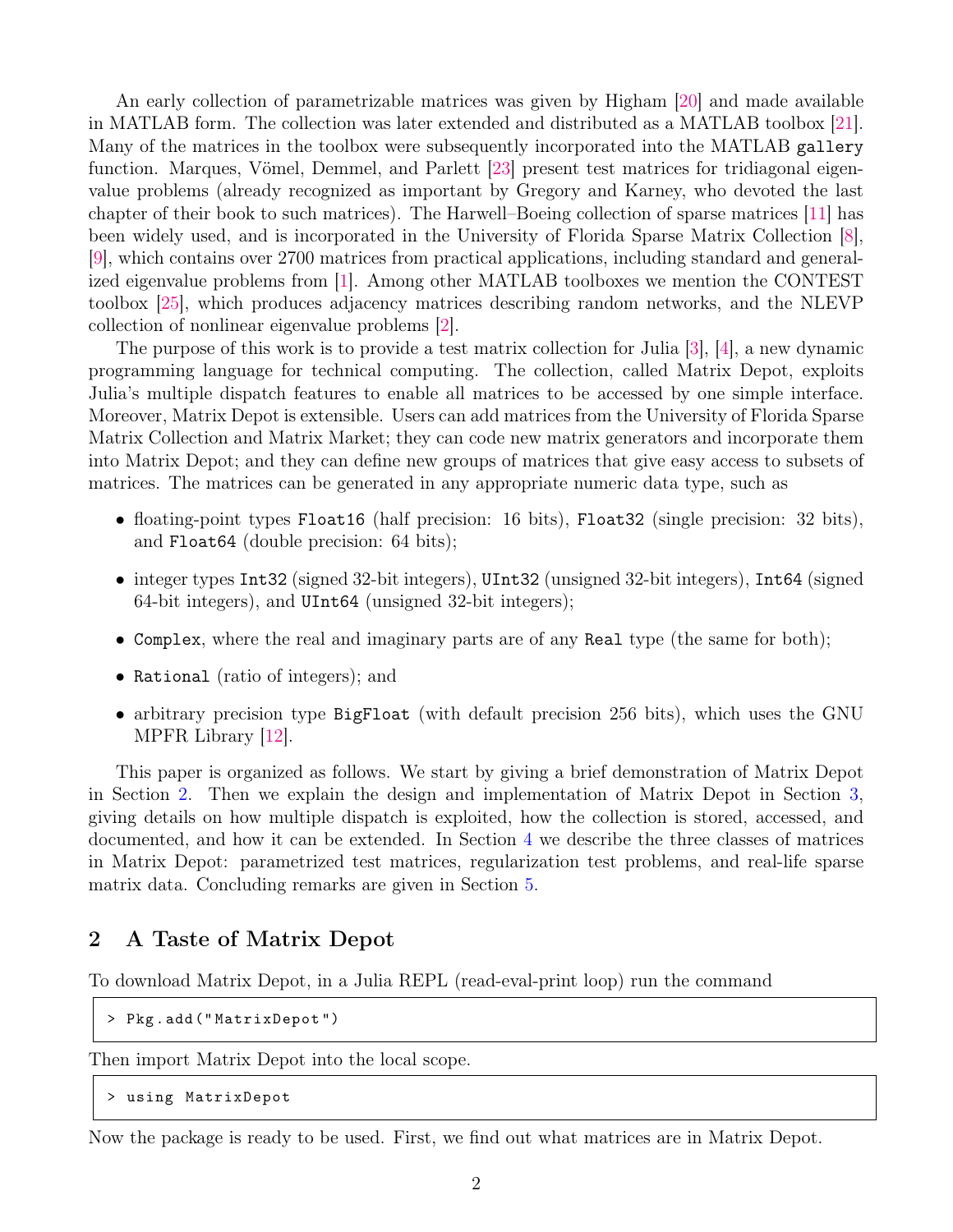| $>$ matrixdepot() |           |           |           |     |             |     |              |  |  |
|-------------------|-----------|-----------|-----------|-----|-------------|-----|--------------|--|--|
| Matrices:         |           |           |           |     |             |     |              |  |  |
|                   | 1) baart  | 2)        | binomial  |     | 3) blur     | 4)  | cauchy       |  |  |
| 5)                | chebspec  | 6)        | chow      | 7)  | circul      | 8)  | $cl$ ement   |  |  |
| 9)                | companion | 10)       | deriv2    | 11) | dingdong    | 12) | fiedler      |  |  |
| 13)               | forsythe  | 14)       | foxgood   | 15) | frank       | 16) | golub        |  |  |
| 17)               | gravity   | 18)       | grcar     | 19) | hadamard    | 20) | hankel       |  |  |
| 21)               | heat      | 22)       | hilb      | 23) | invhilb     | 24) | invol        |  |  |
| 25)               | kahan     | 26)       | kms       | 27) | lehmer      | 28) | lotkin       |  |  |
| 29)               | magic     | 30)       | minij     |     | 31) moler   | 32) | neumann      |  |  |
| 33)               | oscillate | 34)       | parter    |     | 35) pascal  |     | 36) pei      |  |  |
| 37)               | phillips  | 38)       | poisson   |     | 39) prolate | 40) | randcorr     |  |  |
| 41)               | rando     | 42)       | randsvd   |     | 43) rohess  | 44) | rosser       |  |  |
| 45)               | sampling  | 46)       | shaw      |     | 47) spikes  |     | 48) toeplitz |  |  |
| 49)               | tridiag   | 50)       | triw      |     | 51) ursell  |     | 52) vand     |  |  |
| 53)               | wathen    | 54)       | wilkinson |     | 55) wing    |     |              |  |  |
| Groups:           |           |           |           |     |             |     |              |  |  |
| all               |           | data      | eigen     |     | $i11$ -cond |     |              |  |  |
| inverse           |           | $pos-def$ | random    |     | regprob     |     |              |  |  |
| sparse            |           | symmetric |           |     |             |     |              |  |  |
|                   |           |           |           |     |             |     |              |  |  |

All the matrices and groups in the collection are shown. It is also possible to obtain just the list of matrix names.

```
> matrixdepot (" all ")
55 - element Array { ASCIIString ,1}:
 " baart "
 " binomial "
 " blur "
 " cauchy "
 " chebspec "
 " chow "
 " circul "
 " clement "
 ...
 " spikes "
 " toeplitz "
 " tridiag "
 " triw "
 " ursell "
 " vand "
 " wathen "
 " wilkinson "
 " wing "
```
Here, "..." denotes that we have omitted some of the output in order to save space. Next, we check the input options of the Hilbert matrix hilb.

```
> matrixdepot (" hilb ")
     Hilbert matrix
    ================
  The Hilbert matrix has (i, j) element 1/(i+j-1). It is notorious for being
  ill conditioned. It is symmetric positive definite and totally positive.
```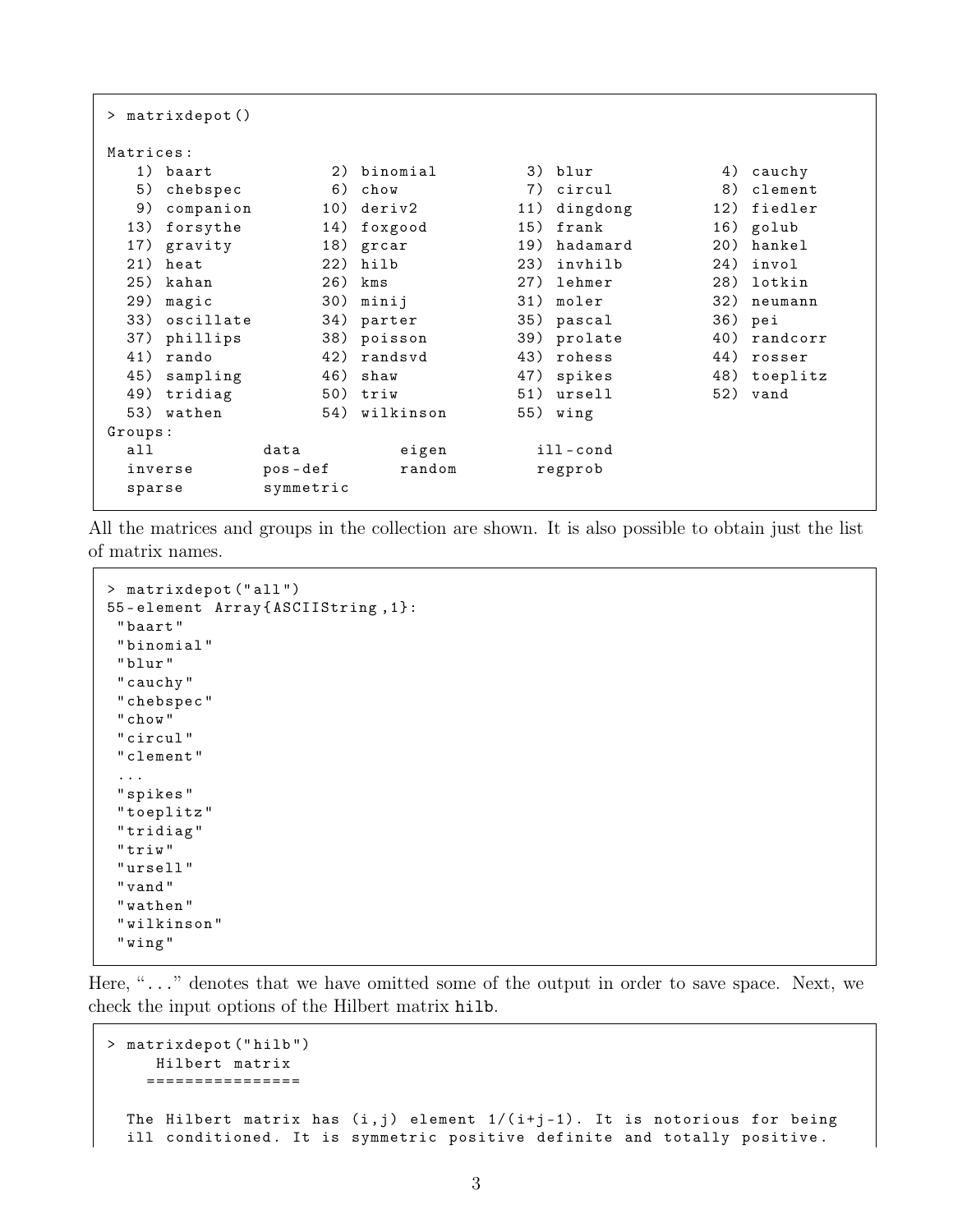```
Input options :
```
[type,] dim: the dimension of the matrix.

\* [ type ,] row\_dim , col\_dim : the row and column dimensions . Groups: ["inverse", "ill-cond", "symmetric", "pos-def"] References : M. D. Choi, Tricks or treats with the Hilbert matrix, Amer. Math. Monthly, 90 (1983), pp. 301-312. N. J. Higham, Accuracy and Stability of Numerical Algorithms, second edition, Society for Industrial and Applied Mathematics, Philadelphia, PA, USA , 2002; sec . 28.1.

Note that an optional first argument type can be given; it defaults to Float64. The string of equals signs on the third line in the output above is Markdown notation for a header. Julia interprets Markdown within documentation, though as we are using typewriter font for code examples here, we display the uninterpreted source. We generate a  $4 \times 6$  Hilbert matrix with elements in the default double precision type and then in Rational type.

```
> matrixdepot ("hilb", 4, 6)
4 x6 Array { Float64 ,2}:
1.0 0.5 0.333333 0.25 0.2 0.166667
0.5 0.333333 0.25 0.2 0.166667 0.142857
0.333333 0.25 0.2 0.166667 0.142857 0.125
0.25 0.2 0.166667 0.142857 0.125 0.111111
> matrixdepot (" hilb " , Rational , 4 , 6)
4 x6 Array { Rational {T <: Integer } ,2}:
1//1 1//2 1//3 1//4 1//5 1//6
1//2 1//3 1//4 1//5 1//6 1//7
1//3 1//4 1//5 1//6 1//7 1//8
1//4 1//5 1//6 1//7 1//8 1//9
```
A list of all the symmetric matrices in the collection is readily obtained.

```
> matrixdepot (" symmetric ")
21 - element Array { ASCIIString ,1}:
 " cauchy "
 " circul "
 " clement "
 " dingdong "
 " fiedler "
 " hankel "
 " hilb "
 " invhilb "
 " kms "
 " lehmer "
 " minij "
 " moler "
 " oscillate "
```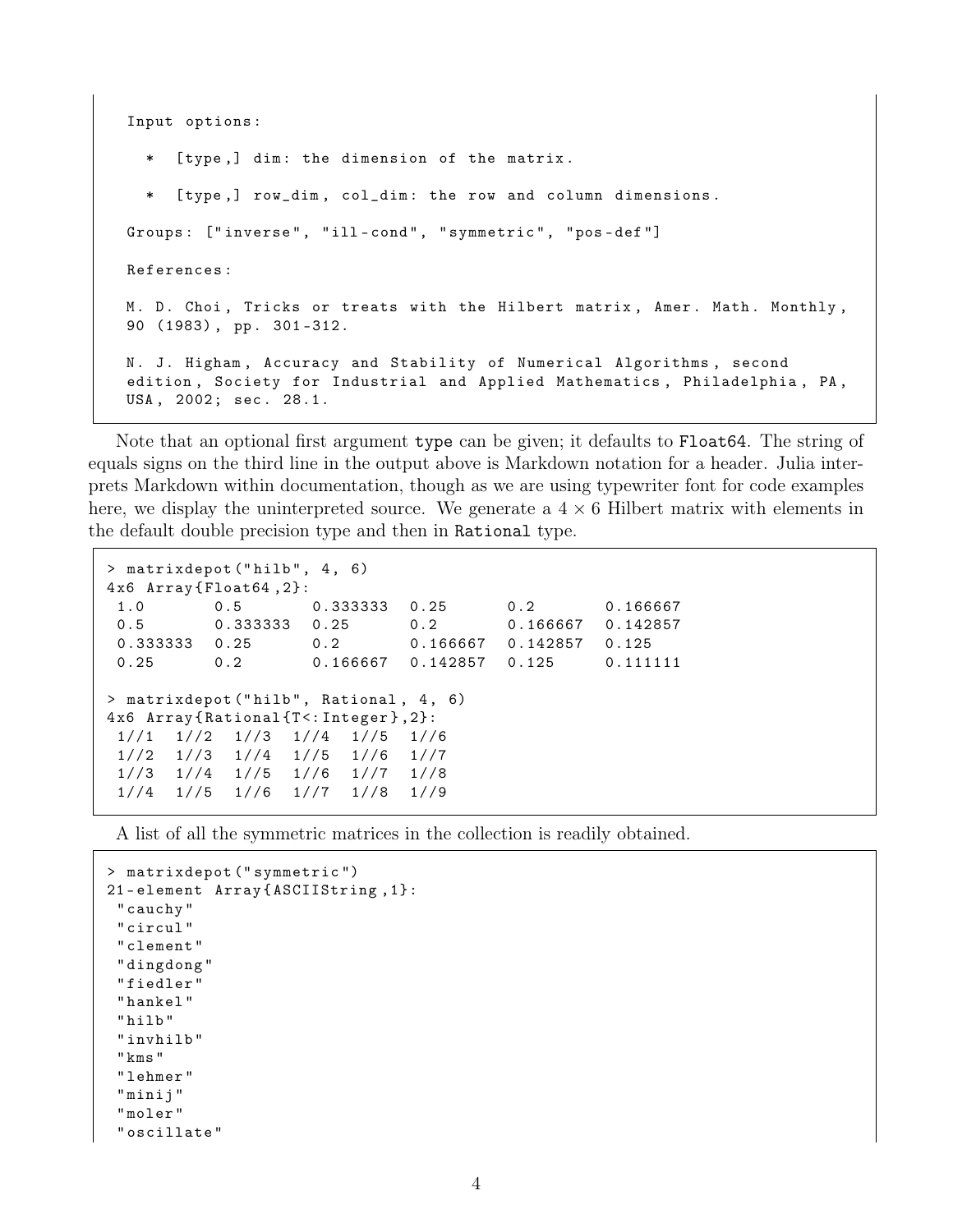" pascal " " pei " " poisson " " prolate " " randcorr " " tridiag " " wathen " " wilkinson "

Here, symmetric is one of several predefined groups, and multiple groups can be intersected. For example, the for loop below prints the smallest and largest eigenvalues of all the  $4 \times 4$  matrices in Matrix Depot that are symmetric positive definite and (potentially) ill conditioned.

```
> for name in matrixdepot (" symmetric " , " pos - def " , " ill - cond ")
      A = full(matrix-dependent(name, 4))@printf "%9s: smallest eigval = %0.3e, largest eigval = %0.3e\n"
      name e^{i\pi x} (A) e^{i\pi x} (A)
 end
  cauchy: smallest eigval = 2.131e-05, largest eigval = 9.776e-01hilb: smallest eigval = 9.670e-05, largest eigval = 1.500e+00invhilb: smallest eigval = 6.666e-01, largest eigval = 1.034e+04kms: smallest eigval = 3.750e-01, largest eigval = 2.086e+00moler: smallest eigval = 3.336e-02, largest eigval = 5.122e+00oscillate: smallest eigval = 1.490e-08, largest eigval = 1.000e+00pascal: smallest eigval = 3.802e-02, largest eigval = 2.630e+01pei: smallest eigval = 1.000e+00, largest eigval = 5.000e+00tridiag: smallest eigval = 3.820e-01, largest eigval = 3.618e+00
```
Matrices can also be accessed by number within the alphabetical list of matrix names.

```
> matrixdepot (2)
" binomial "
> matrixdepot (2:5)
4 - element Array { ASCIIString ,1}:
 " binomial "
 " cauchy "
 " chebspec "
 " chow "
> matrixdepot (15:20, 5, 6, 1:3)
11 - element Array { AbstractString ,1}:
 " frank "
 " golub "
 " gravity "
 " grcar "
 " hadamard "
 " hankel "
 " chebspec "
 " chow "
 " baart "
 " binomial "
 " blur "
```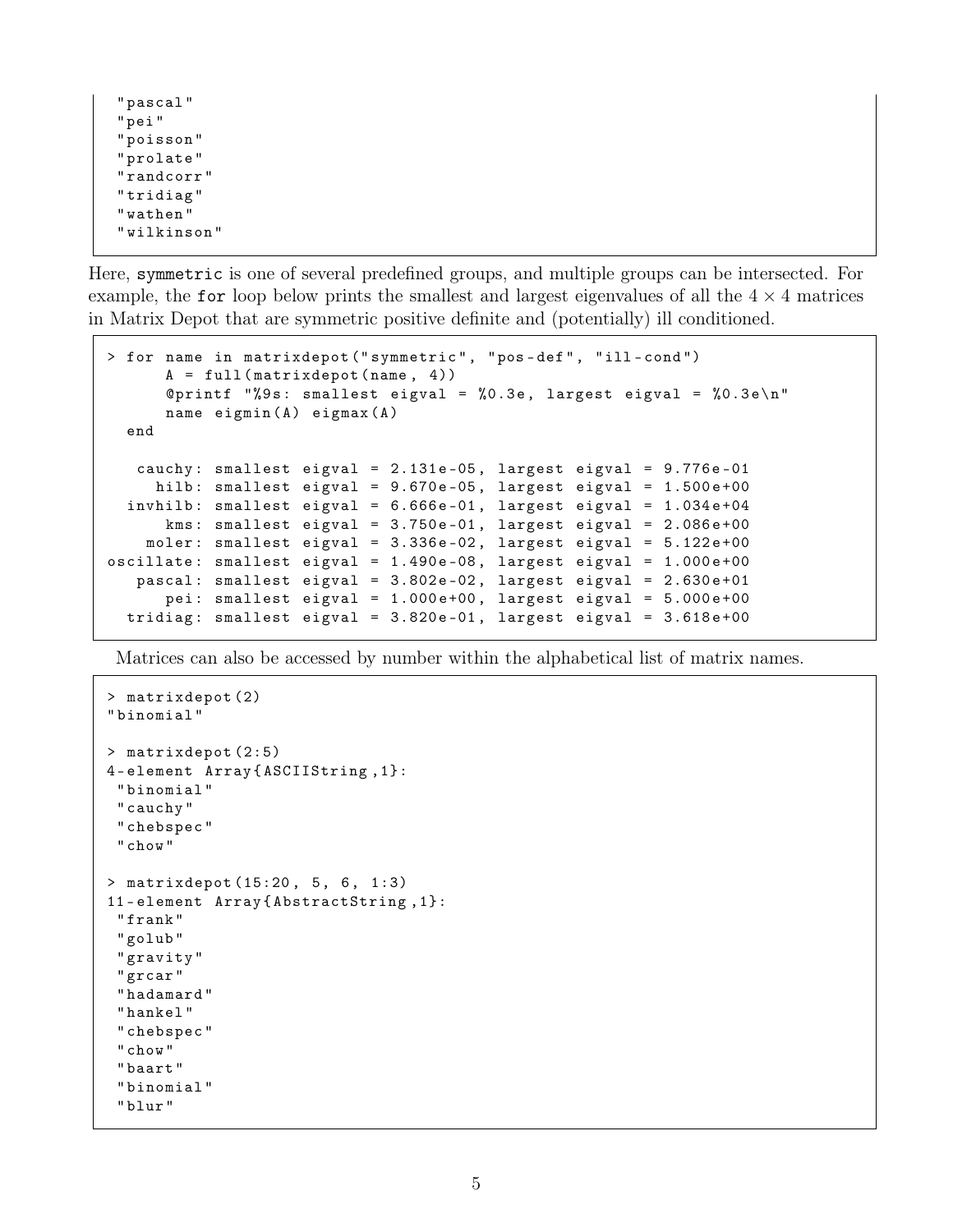Access by number provides a convenient way to run a test on subsets of matrices in the collection. However, the number assigned to a matrix may change if we include new matrices in the collection. In order to run tests in a way that is repeatable in the future it is best to group matrices into subsets using the macro @addgroup. For example, the following command will group test matrices frank, golub, gravity, grcar, hadamard, hankel, chebspec, chow, baart, binomial, and blur into test1.

```
> @addgroup test1 = matrixdepot (15:20, 5, 6, 1:3)
```
After reloading the package, we can run tests on these matrices using group test1. Since blur (an image deblurring test problem) generates a sparse matrix and the matrix 2-norm is currently not implemented for sparse matrices in Julia, we use full to convert the matrix to dense format.

```
> for name in matrixdepot (" test1 ")
      A = full(matrix-dependent(name, 4))@printf "%9s has 2-norm %0.3e \n" name norm (A)end
   baart has 2-norm 3.192e+00binomial has 2-norm 4.576e+00
    blur has 2-norm 8.298e-01
chebspec has 2-norm 6.474e+00chow has 2-norm 3.414e+00frank has 2-norm 7.624e+00golub has 2 - norm 2.050 e +02
 gravity has 2-norm 6.656e+00grcar has 2-norm 2.562e+00hadamard has 2-norm 2.000e+00
  hankel has 2-norm 1.160e+01
```
To download the test matrix SNAP/web-Google from the University of Florida sparse matrix collection (see Section [4.3](#page-18-0) for more details), we first download the data with

> matrixdepot (" SNAP / web - Google " , : get )

and then generate the matrix with

```
> matrixdepot (" SNAP / web - Google " , : r )
916428 x916428 sparse matrix with 5105039 Float64 entries :
       [11343, 1] = 1.0[11928, 1] = 1.0[15902, 1] = 1.0[29547, 1] = 1.0[30282, 1] = 1.0[31301, 1] = 1.0[38717, 1] = 1.0...
       [720325, 916427] = 1.0[772226, 916427] = 1.0[785097, 916427] = 1.0[788476, 916427] = 1.0[822938, 916427] = 1.0[833616, 916427] = 1.0[417498, 916428] = 1.0
```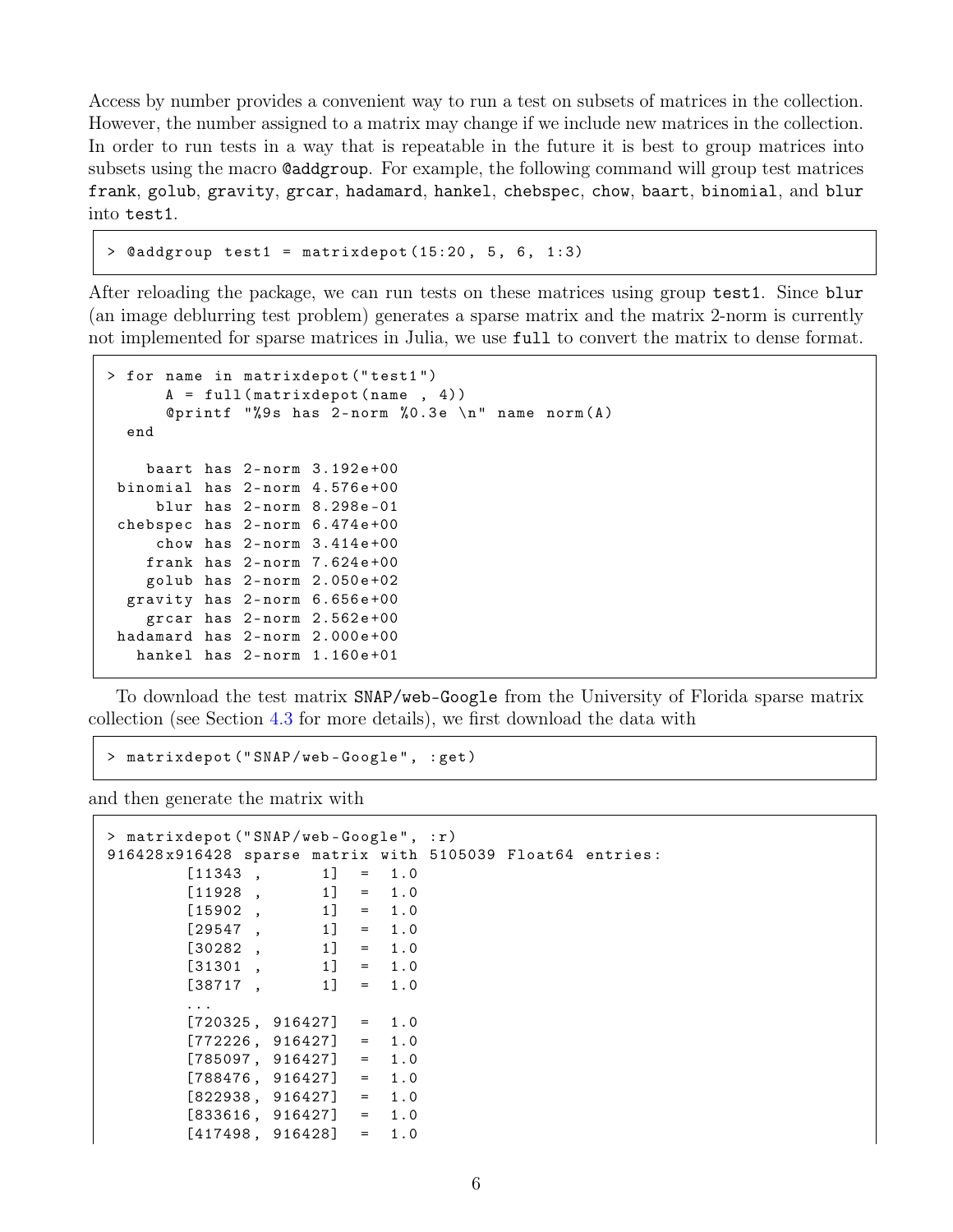$[843845, 916428] = 1.0$ 

Note that the omission marked "..." was in this case automatically done by Julia based on the height of the terminal window. Matrices loaded in this way are inserted into the list of available matrices, and assigned a number. After downloading further matrices HB/1138\_bus, HB/494\_bus, and Bova/rma10 the list of matrices is as follows.

| > matrixdepot()      |           |              |     |                    |     |                  |  |  |
|----------------------|-----------|--------------|-----|--------------------|-----|------------------|--|--|
| Matrices:            |           |              |     |                    |     |                  |  |  |
| 1) baart             | 2)        | binomial     |     | 3) blur            | 4)  | cauchy           |  |  |
| 5)<br>chebspec       | 6)        | chow         | 7)  | circul             | 8)  | clement          |  |  |
| 9)<br>companion      | 10)       | deriv        | 11) | dingdong           | 12) | fiedler          |  |  |
| 13)<br>forsythe      | 14)       | foxgood      | 15) | frank              |     | 16) golub        |  |  |
| 17)<br>gravity       | 18)       | grcar        | 19) | hadamard           | 20) | hankel           |  |  |
| 21)<br>heat          | 22)       | hilb         | 23) | invhilb            | 24) | invol            |  |  |
| 25)<br>kahan         | 26)       | kms          | 27) | lehmer             | 28) | lotkin           |  |  |
| 29)<br>magic         | 30)       | minij        |     | 31) moler          | 32) | neumann          |  |  |
| 33)<br>oscillate     | 34)       | parter       |     | 35) pascal         |     | 36) pei          |  |  |
| 37)<br>phillips      | 38)       | poisson      |     | 39) prolate        | 40) | randcorr         |  |  |
| 41)<br>rando         | 42)       | randsvd      | 43) | rohess             | 44) | rosser           |  |  |
| 45)<br>sampling      | 46)       | shaw         | 47) | spikes             | 48) | toeplitz         |  |  |
| 49)<br>tridiag       |           | $50)$ triw   |     | 51) ursell         |     | $52)$ vand       |  |  |
| 53)<br>wathen        | 54)       | wilkinson    |     | $55)$ wing         |     | $56)$ Bova/rma10 |  |  |
| $HB/1138$ bus<br>57) | 58)       | $HB/494_bus$ | 59) | $SNAP$ /web-Google |     |                  |  |  |
| Groups:              |           |              |     |                    |     |                  |  |  |
| all                  | data      | eigen        |     | ill-cond           |     |                  |  |  |
| inverse              | $pos-def$ | random       |     | regprob            |     |                  |  |  |
| symmetric<br>sparse  |           | test1        |     |                    |     |                  |  |  |

## <span id="page-7-0"></span>3 Package Design and Implementation

In this section we describe the design and implementation of Matrix Depot, focusing particularly on the novel aspects of exploitation of multiple dispatch, extensibility of the collection, and userdefinable grouping of matrices.

## 3.1 Exploiting Multiple Dispatch

Matrix Depot makes use of multiple dispatch in Julia, an object-oriented paradigm in which the selection of a function implementation is based on the types of each argument of the function. The generic function matrixdepot has eight different methods, where each method itself is a function that handles a specific case. This is neater and more convenient than writing eight "case" statements, as is necessary in many other languages.

```
> methods ( matrixdepot )
# 8 methods for generic function " matrixdepot ":
matrixdepot () ...
matrixdepot (name:: AbstractString) ...
matrixdepot (name:: AbstractString, method:: Symbol) ...
matrixdepot ( props :: AbstractString ...) ...
```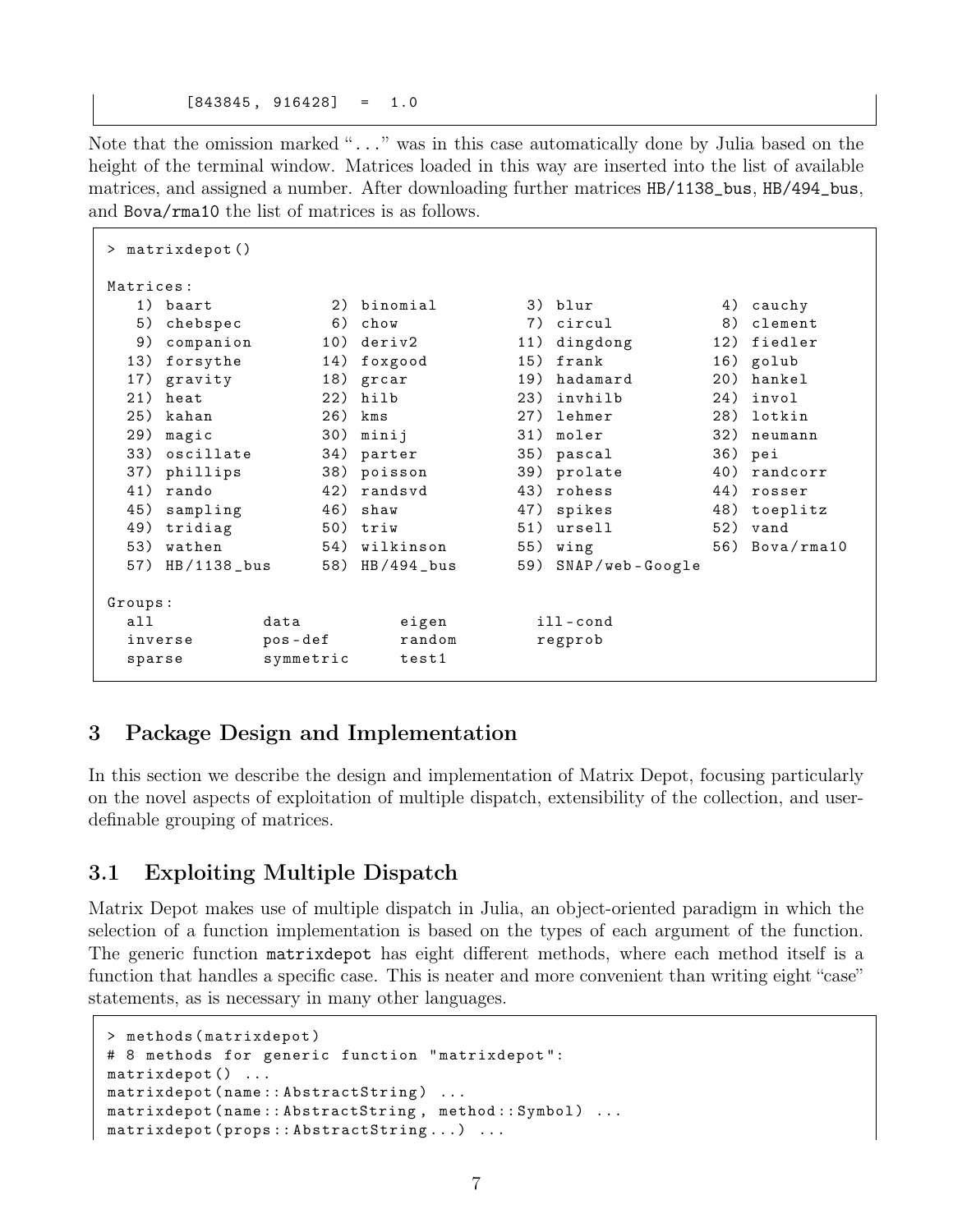```
matrixdepot (name:: AbstractString, args...) ...
matrixdepot (num :: Integer) ...
matrixdepot (ur:: UnitRange {T <: Real }) ...
matrixdepot (vs::Union{Interger}, UnitRange{T <: Real} }...) ...
```
For example, the following two functions are used for accessing matrices by number and range respectively, where matrix\_name\_list() returns a list of matrix names. The second function calls the first function in the inner loop.

```
function matrixdepot (num:: Integer)
    matrixstrings = matrix_name_list ()
    n = length ( matrixstrings )
    if num > n
        error("There are $(n)$ parameterized matrices,but you asked for the $ (num)-th.")
    end
    return matrixstrings [ num ]
end
function matrixdepot ( ur :: UnitRange )
    matrixnamelist = AbstractString []
    for i in ur
        push! (matrixnamelist, matrixdepot(i))
    end
    return matrixnamelist
end
```
As a result, matrixdepot is a versatile function that can be used for a variety of purposes, including returning matrix information and generating matrices from various input parameters.

In the following example we see how multiple dispatch handles different numbers and types of arguments for the Cauchy matrix.

```
> matrixdepot (" cauchy ")
     Cauchy matrix
     =============
 Given two vectors x and y, the (i, j) entry of the Cauchy matrix is
  1/(x[i]+y[j]).Input options :
     [type,] x, y: two vectors.
    * [ type ,] x : a vector . y defaults to x .
    * [ type ,] dim : the dimension of the matrix . x and y default to [1: dim ;].
 Groups: ["inverse", "ill-cond", "symmetric", "pos-def"]
 References :
 N. J. Higham, Accuracy and Stability of Numerical Algorithms, second
 edition, Society for Industrial and Applied Mathematics, Philadelphia, PA,
 USA, 2002; sec. 28.1
```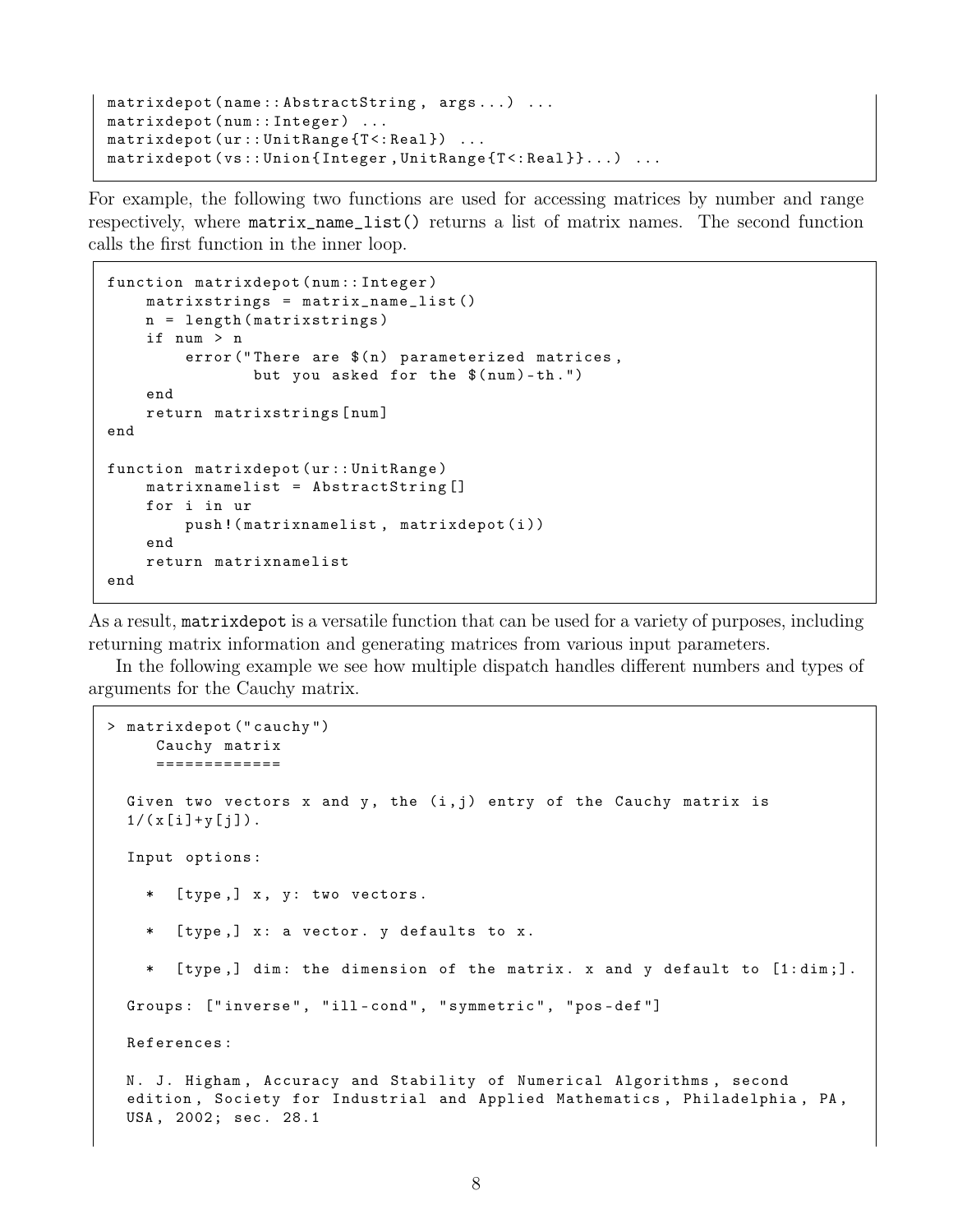```
> matrixdepot ("cauchy", [1, 2, 3], [4, 5, 6])
3 x3 Array { Float64 ,2}:
0.2 0.166667 0.142857
0.166667 0.142857 0.125
 0.142857 0.125 0.111111
> matrixdepot ("cauchy", [0.2, 0.3, 0.4])
3 x3 Array { Float64 ,2}:
2.5 2.0 1.66667
2.0 1.66667 1.42857
1.66667 1.42857 1.25
> matrixdepot (" cauchy " , 3)
3 x3 Array { Float64 ,2}:
0.5 0.333333 0.25
 0.333333 0.25 0.2
0.25 0.2 0.166667
> matrixdepot (" cauchy " , Float32 , 3)
3 x3 Array { Float32 ,2}:
0.5 0.333333 0.25
 0.333333 0.25 0.2
 0.25 0.2 0.166667
```
Multiple dispatch is also exploited in programming the matrices. For example, the Hilbert matrix is implemented as

```
function hilb{T}(::Type{T}, m::Integer, n::Integer)
    H = zeros(T, m, n)for j = 1:n, i = 1:m\text{Qinbounds }\text{H[i, j]} = \text{one}(T) / (i + j - \text{one}(T))end
    return H
end
hilb\{T\}(::Type\{T\}, n::Integer) = hilb(T, n, n)hilb(args...) = hilb(Float64, args...)
```
The function hilb has three methods, which enable one to request, for example, hilb $(4,2)$  for a  $4 \times 2$  Hilbert matrix of type Float 64, or simply (thanks to the final two lines) hilb(4) for a  $4 \times 4$ Hilbert matrix of type Float64. The keyword @inbounds tells Julia to turn off bounds checking in the following expression, in order to speed up execution. Note that in Julia it is not necessary to vectorize code to achieve good performance [\[3\]](#page-22-2).

All the matrices in Matrix Depot can be generated using the function call

```
matrixdepot("matrix_name", p1, p2, ...),
```
where  $\text{matrix_name}$  is the name of the test matrix, and  $p1$ ,  $p2$ , ..., are input arguments depending on matrix\_name. The help comments for each matrix can be viewed by calling function matrixdepot("matrix\_name"). We can access the list of matrix names by number, range, or a mixture of numbers and range.

1. matrixdepot(i) returns the name of the *i*th matrix;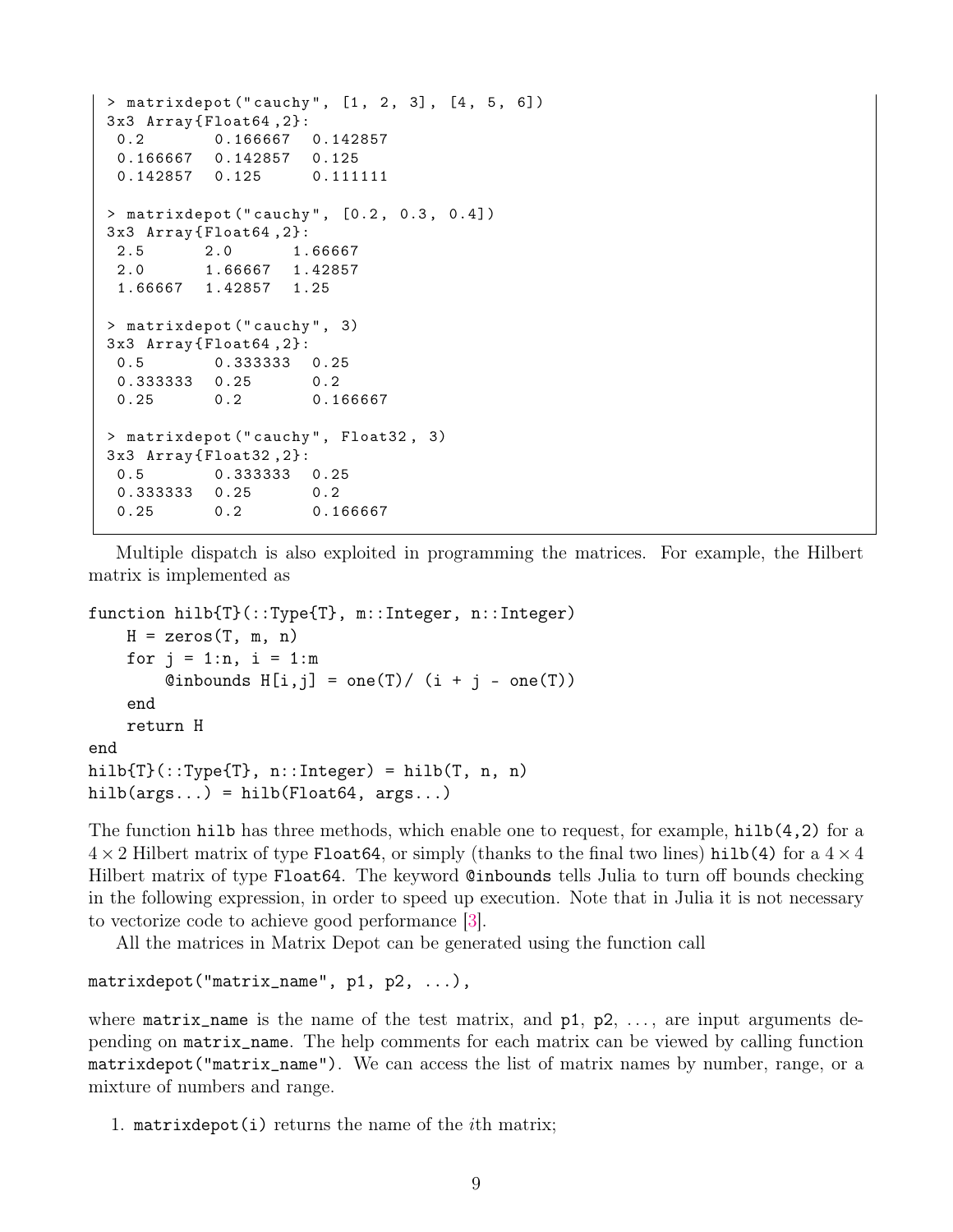- 2. matrixdepot(i:j) returns the names of the *i*th to *j*th matrices, where  $i < j$ ;
- 3. matrixdepot(i:j, k, m) returns the names of the ith,  $(i + 1)$ st, ..., *i*th, kth, and mth matrices.

## 3.2 Matrix Representation

Matrix names in Matrix Depot are represented by Julia strings. For example, the Cauchy matrix is represented by "cauchy". Matrix names and matrix groups are stored as hash tables (Dict). In particular, there is a hash table matrixdict that maps each matrix name to its underlying function and a hash table matrixclass that maps each group to its members.

The majority of parametrized matrices are dense matrices of type  $Array\{T,2\}$ , where T is the element type of the matrix. Variables of the Array type are stored in column-major order. A few matrices are stored as sparse matrices (see also matrixdepot("sparse")), in the Compressed Sparse Column (CSC) format; these include neumann (a singular matrix from the discrete Neumann problem) and poisson (a block tridiagonal matrix from Poisson's equation). Tridiagonal matrices are stored in the built-in type Tridiagonal which is defined as follows.

```
immutable Tridiagonal{T} <: AbstractMatrix{T}dl :: Vector{T} # sub-diagonal
   d :: Vector { T} # diagonal
   du :: Vector\{T\} # sup-diagonal
    du2:: Vector{T} # supsup-diagonal for pivoting
end
```
## <span id="page-10-0"></span>3.3 Matrix Groups

A group is a subset of matrices in Matrix Depot. There are ten predefined groups, which are described in Table [1.](#page-11-0) Each group is represented by a string. For example, the group of random matrices is represented by "random". Matrices can be accessed by group names, as was illustrated in Section [1.](#page-1-0)

The macro @addgroup is used to add a new group of matrices to Matrix Depot and the macro @rmgroup removes an added group. All the predefined matrix groups are stored in the hash table matrixclass. The macro @addgroup essentially adds a new key-value combination to the hash table usermatrixclass. Using a separate hash table prevents the user from contaminating the predefined matrix groups.

Being able to create groups is a useful feature for reproducible research [\[10\]](#page-23-3). For example, if we have implemented algorithm alg01 and we used circul, minij, and grear as test matrices for alg01, we could type

```
> @addgroup alg01_group = [" circul " , " minij " , " grcar "]
```
This adds a new group to Matrix Depot (we need to reload the package to see the changes).

```
> matrixdepot ()
Matrices :
 1) baart 2) binomial 3) blur 4) cauchy
 5) chebspec 6) chow 7) circul 8) clement
```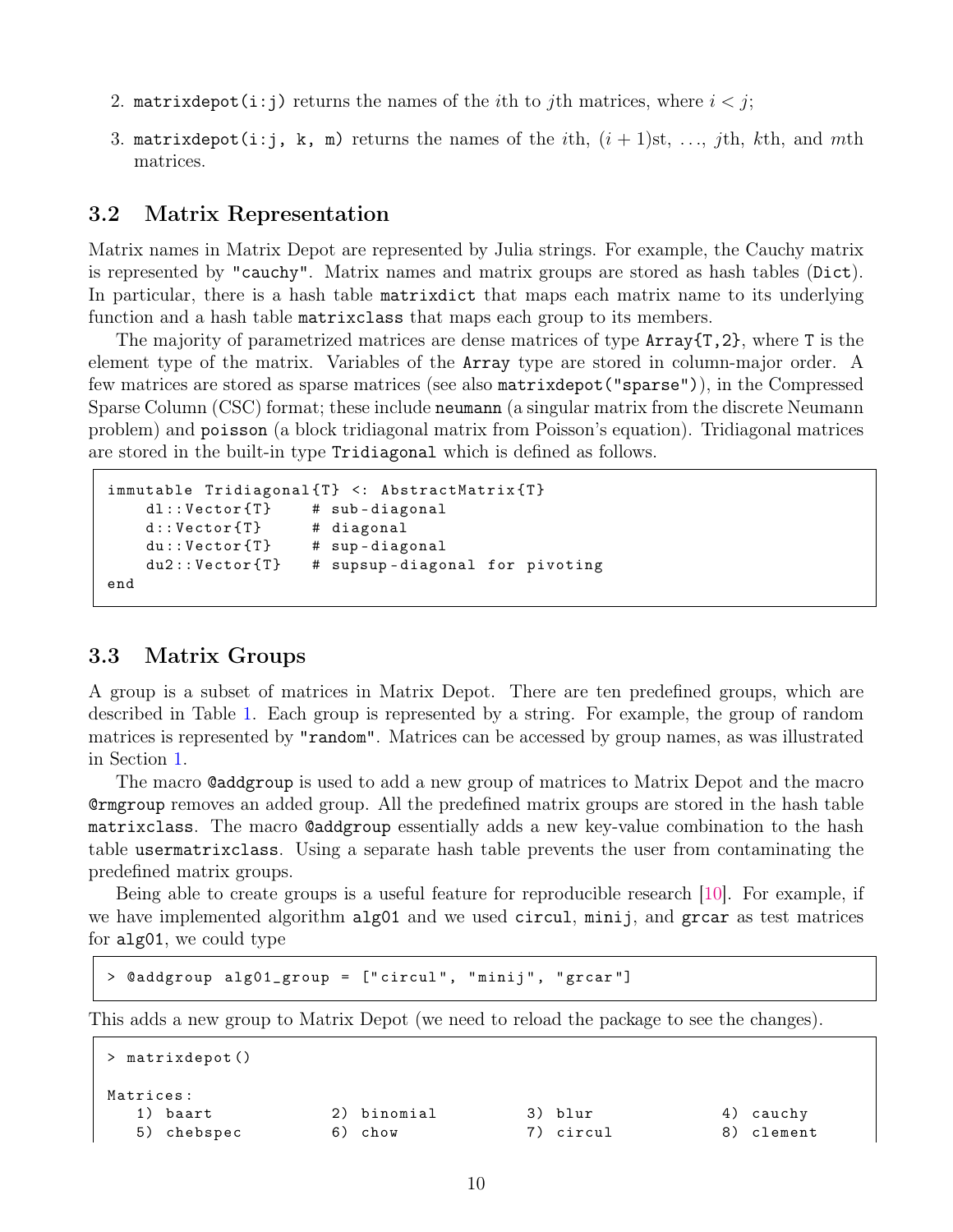#### Table 1: Matrix properties.

<span id="page-11-0"></span>

|         | Group           |           | Description                                                |     |                    |     |                |  |  |  |  |  |
|---------|-----------------|-----------|------------------------------------------------------------|-----|--------------------|-----|----------------|--|--|--|--|--|
|         | a11             |           | All the matrices in the collection.                        |     |                    |     |                |  |  |  |  |  |
|         | data            |           | The matrix has been downloaded from the University of      |     |                    |     |                |  |  |  |  |  |
|         |                 |           | Florida Sparse Collection or the Matrix Market Collection. |     |                    |     |                |  |  |  |  |  |
|         | eigen           |           | Part of the eigensystem of the matrix is explicitly known. |     |                    |     |                |  |  |  |  |  |
|         | ill-cond        |           | The matrix is ill-conditioned for some parameter values.   |     |                    |     |                |  |  |  |  |  |
|         | inverse         |           | The inverse of the matrix is known explicitly.             |     |                    |     |                |  |  |  |  |  |
|         |                 |           | The matrix is positive definite for some parameter values. |     |                    |     |                |  |  |  |  |  |
|         | pos-def         |           |                                                            |     |                    |     |                |  |  |  |  |  |
|         | random          |           | The matrix has random entries.                             |     |                    |     |                |  |  |  |  |  |
|         | regprob         |           | The output is a test problem for regularization methods.   |     |                    |     |                |  |  |  |  |  |
|         | sparse          |           | The matrix is sparse.                                      |     |                    |     |                |  |  |  |  |  |
|         | symmetric       |           | The matrix is symmetric for some parameter values.         |     |                    |     |                |  |  |  |  |  |
|         |                 |           |                                                            |     |                    |     |                |  |  |  |  |  |
|         |                 |           |                                                            |     |                    |     |                |  |  |  |  |  |
|         | 9) deriv2       |           | 10) dingdong                                               |     | 11) fiedler        | 12) | forsythe       |  |  |  |  |  |
| 13)     | foxgood         | 14)       | frank                                                      |     | 15) gravity        |     | 16) grcar      |  |  |  |  |  |
| 17)     | hadamard        |           | 18) hankel                                                 |     | 19) heat           | 20) | hilb           |  |  |  |  |  |
| 21)     | invhilb         |           | 22) invol                                                  | 23) | kahan              | 24) | kms            |  |  |  |  |  |
| 25)     | lehmer          |           | 26) lotkin                                                 | 27) | magic              | 28) | minij          |  |  |  |  |  |
| 29)     | moler           |           | 30) neumann                                                |     | 31) oscillate      | 32) | parter         |  |  |  |  |  |
|         | 33) pascal      |           | 34) pei                                                    |     | 35) phillips       | 36) | poisson        |  |  |  |  |  |
|         | 37) prolate     | 38)       | randcorr                                                   | 39) | rando              | 40) | randsvd        |  |  |  |  |  |
| 41)     | rohess          |           | 42) rosser                                                 | 43) | sampling           | 44) | shaw           |  |  |  |  |  |
| 45)     | toeplitz        |           | 46) tridiag                                                | 47) | triw               | 48) | vand           |  |  |  |  |  |
| 49)     | wathen          |           | 50) wilkinson                                              | 51) | wing               |     | 52) Bova/rma10 |  |  |  |  |  |
|         | 53) HB/1138_bus |           | 54) HB/494_bus                                             | 55) | $SNAP$ /web-Google |     |                |  |  |  |  |  |
|         |                 |           |                                                            |     |                    |     |                |  |  |  |  |  |
| Groups: |                 |           |                                                            |     |                    |     |                |  |  |  |  |  |
| a11     |                 | data      | eigen                                                      |     | ill-cond           |     |                |  |  |  |  |  |
|         | inverse         | pos-def   | random                                                     |     | regprob            |     |                |  |  |  |  |  |
| sparse  |                 | symmetric | alg01_group                                                |     |                    |     |                |  |  |  |  |  |

We can then run alg01 on the test matrices by

```
> for name in matrixdepot ( alg01_group )
     A = matrixdepot (name, n) # n is the dimension of the matrix.
     @printf "Test result for %9s is %0.3e" name alg01(A)
  end
```
## 3.4 Adding New Matrix Generators

Generators are Julia functions that generate test matrices. When Matrix Depot is first loaded, a directory myMatrixDepot is created. It contains two files, group.jl and generator.jl, where group.jl is used for storing all the user defined groups (see Section  $3.3$ ) and generator.jl is used for storing generator declarations.

Julia packages are simply Git repositories<sup>[1](#page-11-1)</sup>. The directory myMatrixDepot is untracked by Git,

<span id="page-11-1"></span><sup>&</sup>lt;sup>1</sup>Git is a free and open source distributed version control system.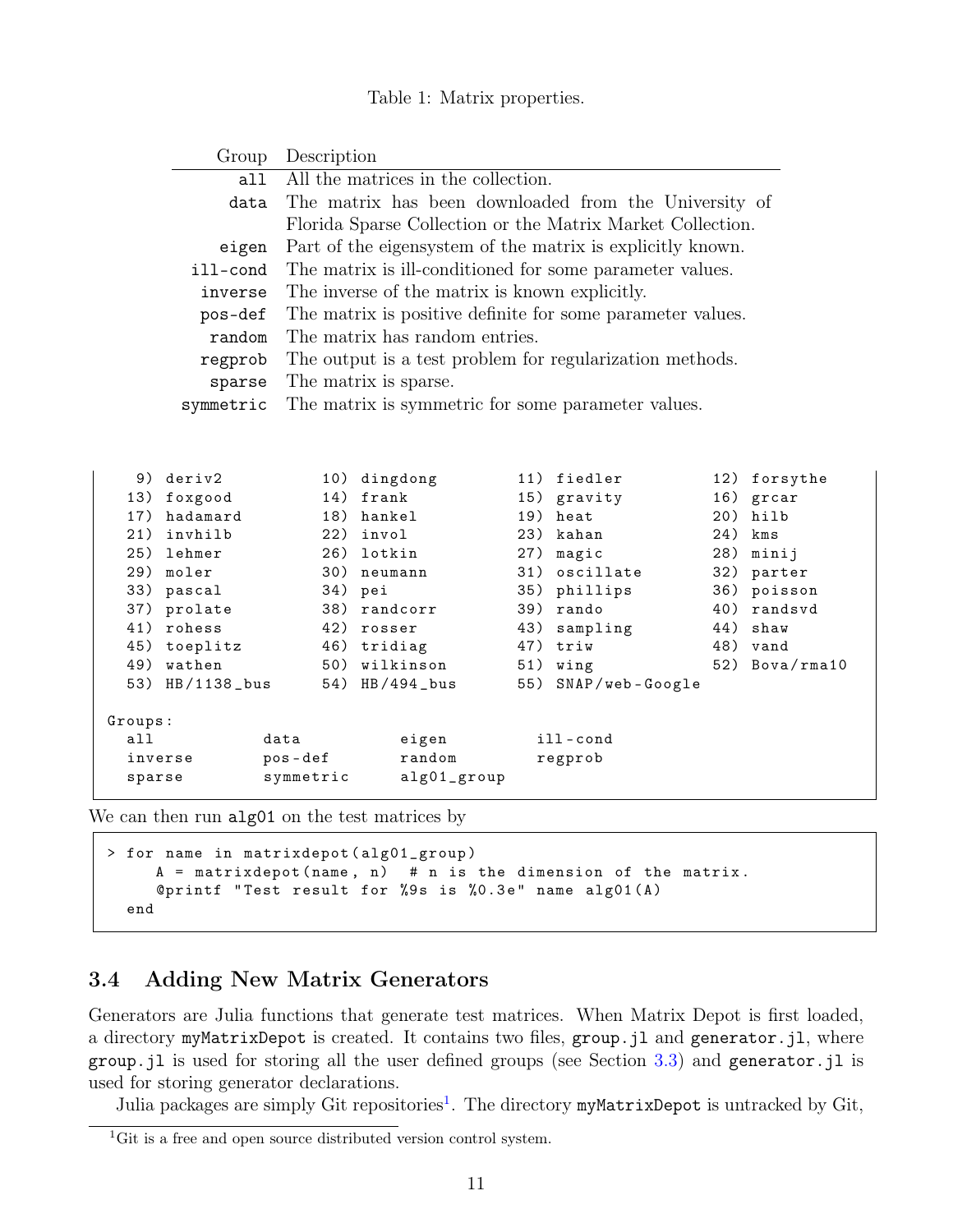so any local changes to files in myMatrixDepot do not make the MatrixDepot package "dirty". In particular, all the newly defined groups or matrix generators will not be affected when we upgrade to a new version of Matrix Depot. Matrix Depot automatically loads all Julia files in myMatrixDepot. This feature allows a user to simply drop generator files into myMatrixDepot without worrying about how to link them to Matrix Depot.

A new generator is declared using the syntax include\_generator(FunctionName, "fname", f). This adds the new mapping "fname"  $\rightarrow$  f to the hash table matrixdict, which we recall maps each matrix name to its underlying function. Matrix Depot will refer to function f using string "fname" so that we can call function f by matrixdepot("fname"...).

For example, suppose we have the following Julia file rand. j1, which contains two generators randsym and randorth and we want to use them from Matrix Depot. The triple quotes in the file delimit the documentation for the functions.

```
"" ""
random symmetric matrix
=======================
Input options :
* n: the dimension of the matrix
"""
function randsym (n)
  A = zeros(n, n)for j = 1:nfor i = 1:jA[i,j] = \text{randn} ()
           if i != j; A[j, i] = A[i, j] end
      end
  end
  return A
end
"""
random orthogonal matrix
========================
Input options :
* n: the dimension of the matrix
"" "
randomth(n) = qr(randn(n, n))[1]
```
We can copy the file rand.jl to the directory myMatrixDepot and write the following two lines to generator.jl.

```
include_generator (FunctionName, "randsym", randsym)
include_generator (FunctionName, "randorth", randorth)
```
This includes the functions randsym and randorth in Matrix Depot, as we can see by looking at the matrix list.

```
> matrixdepot ()
```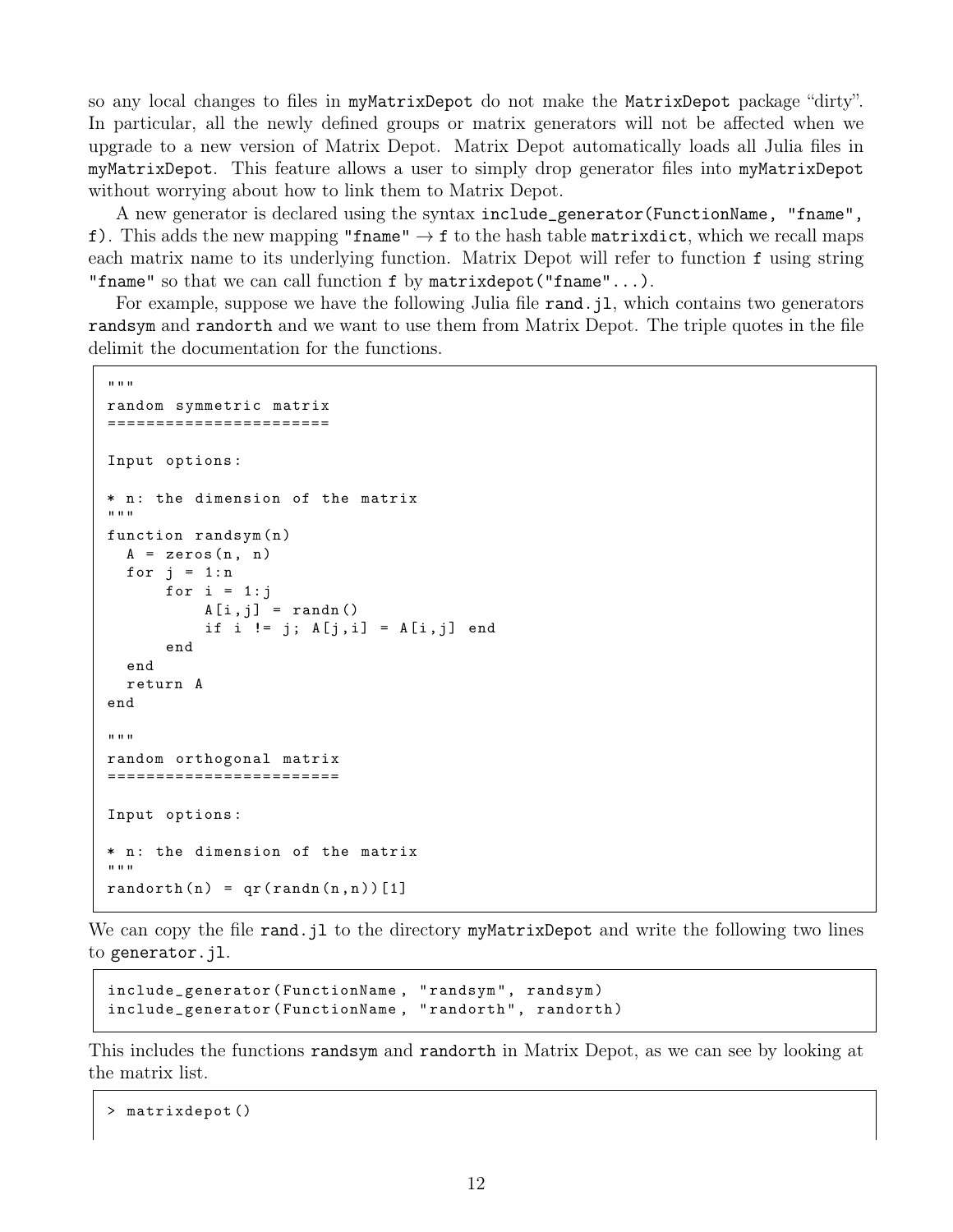| Matrices: |              |           |              |     |             |     |               |
|-----------|--------------|-----------|--------------|-----|-------------|-----|---------------|
|           | 1) baart     |           | 2) binomial  |     | 3) blur     |     | 4) cauchy     |
| 5)        | chebspec     | 6)        | chow         | 7)  | circul      | 8)  | clement       |
| 9)        | companion    | 10)       | deriv2       | 11) | dingdong    | 12) | fiedler       |
| 13)       | forsythe     | 14)       | foxgood      | 15) | frank       |     | 16) golub     |
| 17)       | gravity      |           | 18) grcar    | 19) | hadamard    |     | 20) hankel    |
|           | 21) heat     |           | $22)$ hilb   | 23) | invhilb     |     | 24) invol     |
| 25)       | kahan        |           | 26) kms      | 27) | lehmer      | 28) | lotkin        |
| 29)       | magic        | 30)       | minij        | 31) | moler       | 32) | neumann       |
| 33)       | oscillate    | 34)       | parter       | 35) | pascal      |     | 36) pei       |
|           | 37) phillips |           | 38) poisson  | 39) | prolate     |     | 40) randcorr  |
| 41)       | rando        | 42)       | randorth     | 43) | randsvd     | 44) | randsym       |
| 45)       | rohess       | 46)       | rosser       | 47) | sampling    | 48) | shaw          |
| 49)       | spikes       |           | 50) toeplitz |     | 51) tridiag |     | 52) triw      |
| 53)       | ursell       |           | 54) vand     |     | 55) wathen  |     | 56) wilkinson |
|           | 57) wing     |           |              |     |             |     |               |
| Groups:   |              |           |              |     |             |     |               |
| all       |              | data      | eigen        |     | ill-cond    |     |               |
| inverse   |              | pos-def   | random       |     | regprob     |     |               |
| sparse    |              | symmetric |              |     |             |     |               |
|           |              |           |              |     |             |     |               |

The new generators can be used just like the built-in ones.

```
> matrixdepot (" randsym ")
    random symmetric matrix
     =======================
    Input options :
     * n: the dimension of the matrix
> matrixdepot (" randsym " , 4)
4 x4 Array { Float64 ,2}:
 -0.00992523 0.174531 -1.73322 -0.7650960.174531 1.69308 0.269062 0.594058
 -1.73322 0.269062 -0.824277 -0.541458
-0.765096 0.594058 -0.541458 -0.480428
> matrixdepot (" randorth ")
    random orthogonal matrix
     ========================
    Input options :
     * n : the dimension of the matrix
> A = matrixdepot ("randorth", 4)
4 x4 Array { Float64 ,2}:
 -0.233943 0.179893 0.563926 -0.771295
 -0.769649 -0.141938 -0.5807 -0.2242350.247165 0.832118 -0.449941 -0.20986
-0.540204 0.505046 0.377263 0.557477
> A' * A - eye(4, 4)4 x4 Array { Float64 ,2}:
 -2.22045e - 16 1.66533e - 16 - 2.77556e - 17 - 1.66533e - 16
```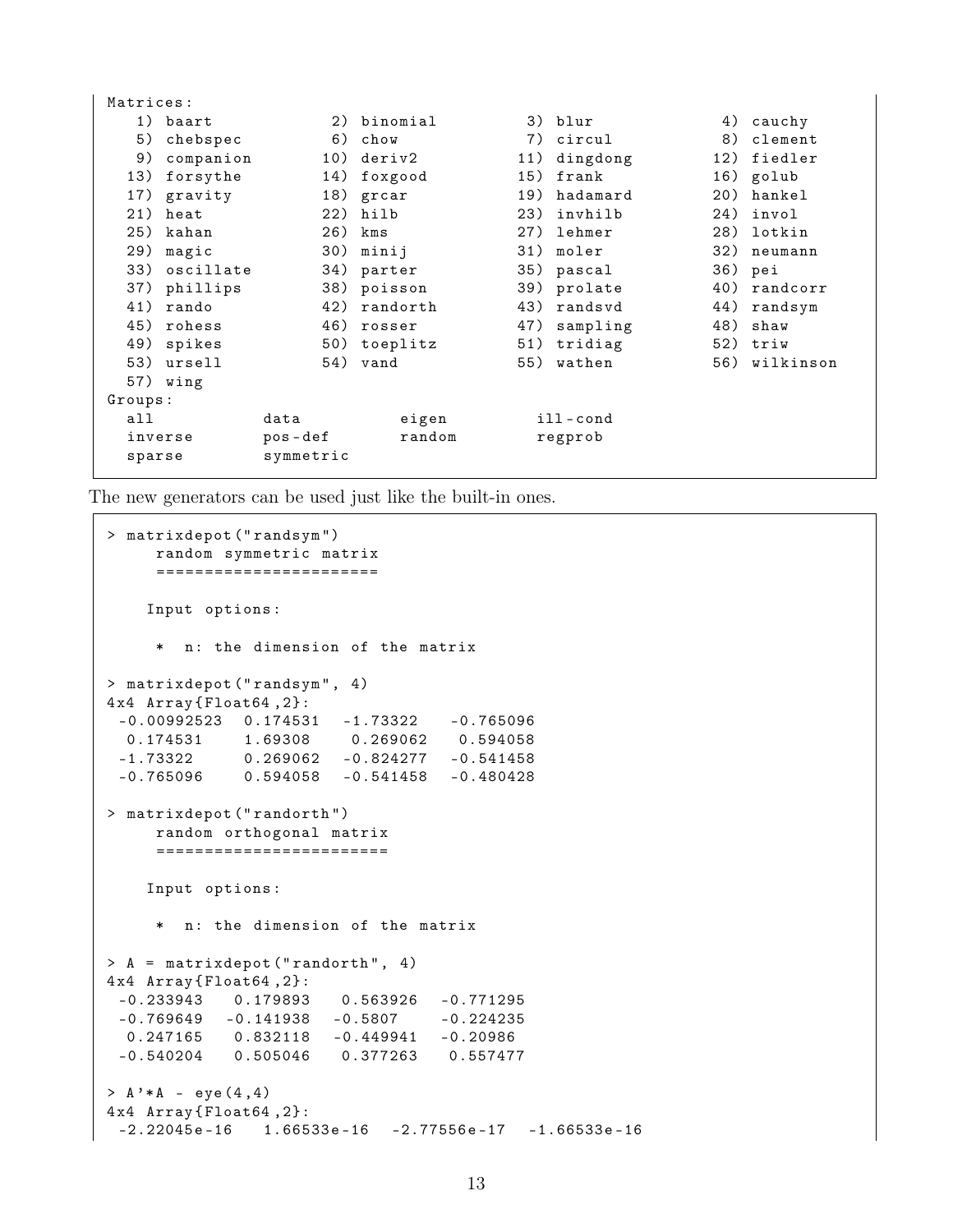```
1.66533 e -16 -1.11022 e -16 -3.05311 e -16 1.66533 e -16
-2.77556e-17 -3.05311e-16 -1.11022e-16 1.94289e-16-1.66533e - 16 1.66533e - 16 1.94289e - 16 0.0
```
We can also add group information with the function include\_generator. The following lines are put in generator.jl.

```
include_generator ( Group , " random " , randsym )
include_generator (Group, "random", randorth)
```
This adds the functions randsym and randorth to the group random, as we can see with the following query (after reloading the package).

```
> matrixdepot (" random ")
10 - element Array { ASCIIString ,1}:
 " golub "
 " oscillate "
 " randcorr "
 " rando "
 " randorth "
 " randsvd "
 " randsym "
 " rohess "
 " rosser "
 " wathen "
```
## 3.5 Documentation

The Matrix Depot documentation is created using the documentation generator  $\text{Sphinx}^2$  $\text{Sphinx}^2$  and is hosted at Read the Docs<sup>[3](#page-14-2)</sup>. Its primary goals are to provide examples of usage of Matrix Depot and to give a brief summary of each matrix in the collection. Matrices are listed alphabetically with hyperlinks to the documentation for each matrix. Most parametrized matrices are presented with heat map plots, which are produced using the Winston package<sup>[4](#page-14-3)</sup>, with the color range determined by the smallest and largest entries of the matrix. For example, Figure [1](#page-15-0) shows how the Wathen matrix is documented in Matrix Depot.

## <span id="page-14-0"></span>4 The Matrices

We now describe the matrices that are provided with, or can be downloaded into, Matrix Depot.

## 4.1 Parametrized Matrices

In Matrix Depot v0.5.2, there are 55 parametrized matrices (including the regularization problems described in the next section), most of which originate from the Test Matrix Toolbox [\[21\]](#page-24-1). All these matrices can be generated as matrixdepot("matrix\_name", n), where n is the dimension of the matrix.

<span id="page-14-1"></span><sup>2</sup><http://sphinx-doc.org/>

<span id="page-14-2"></span><sup>3</sup><http://matrixdepotjl.readthedocs.org>

<span id="page-14-3"></span><sup>4</sup><https://github.com/nolta/Winston.jl>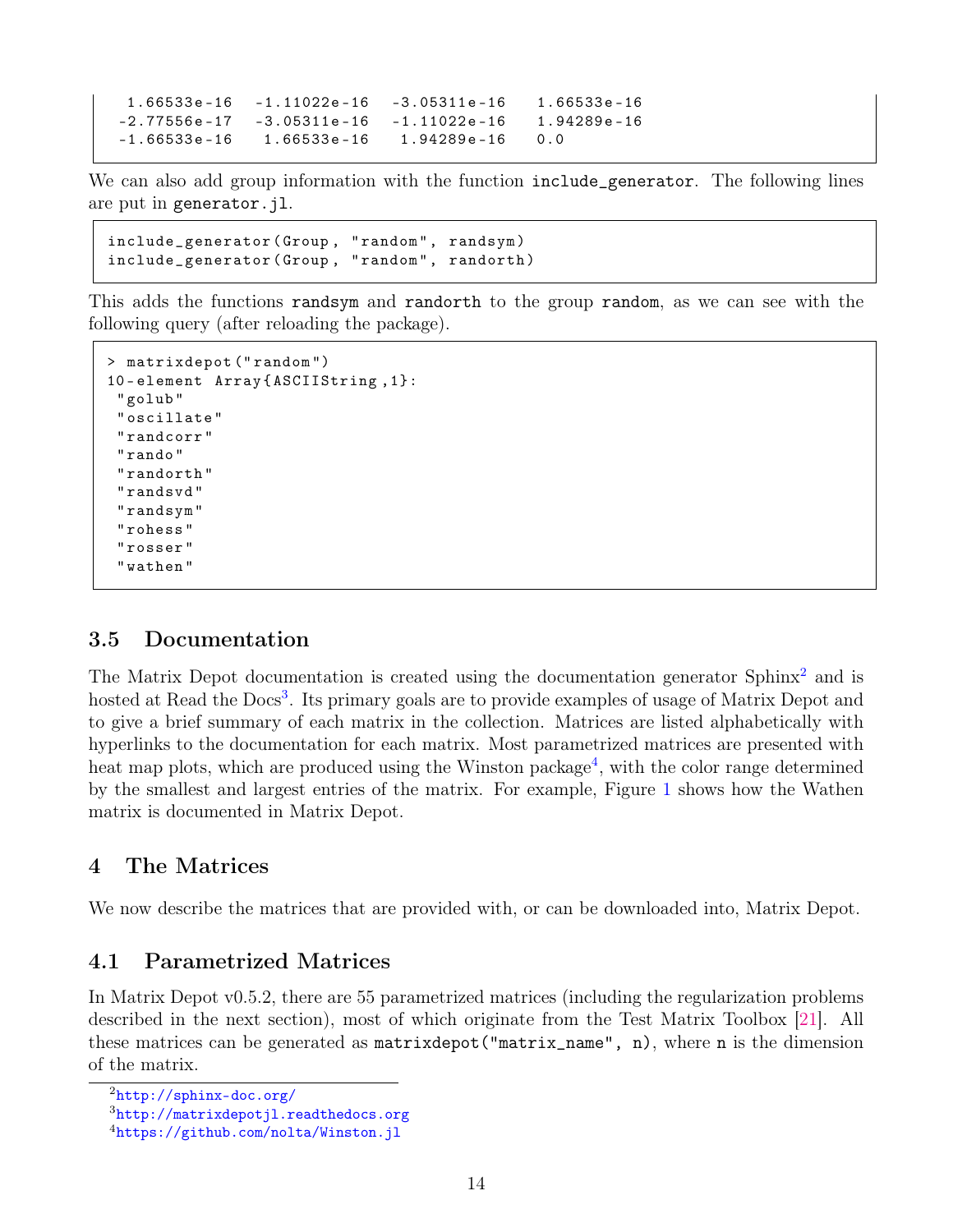#### <span id="page-15-0"></span>wathen

The Wathen matrix is a sparse, symmetric positive, random matrix arising from the finite element method [wath87]. It is the consistent mass matrix for a regular nx-by-ny grid of 8-node elements.



Numer. Anal., 7 (1987), pp. 449-457.

Figure 1: Documentation for the Wathen matrix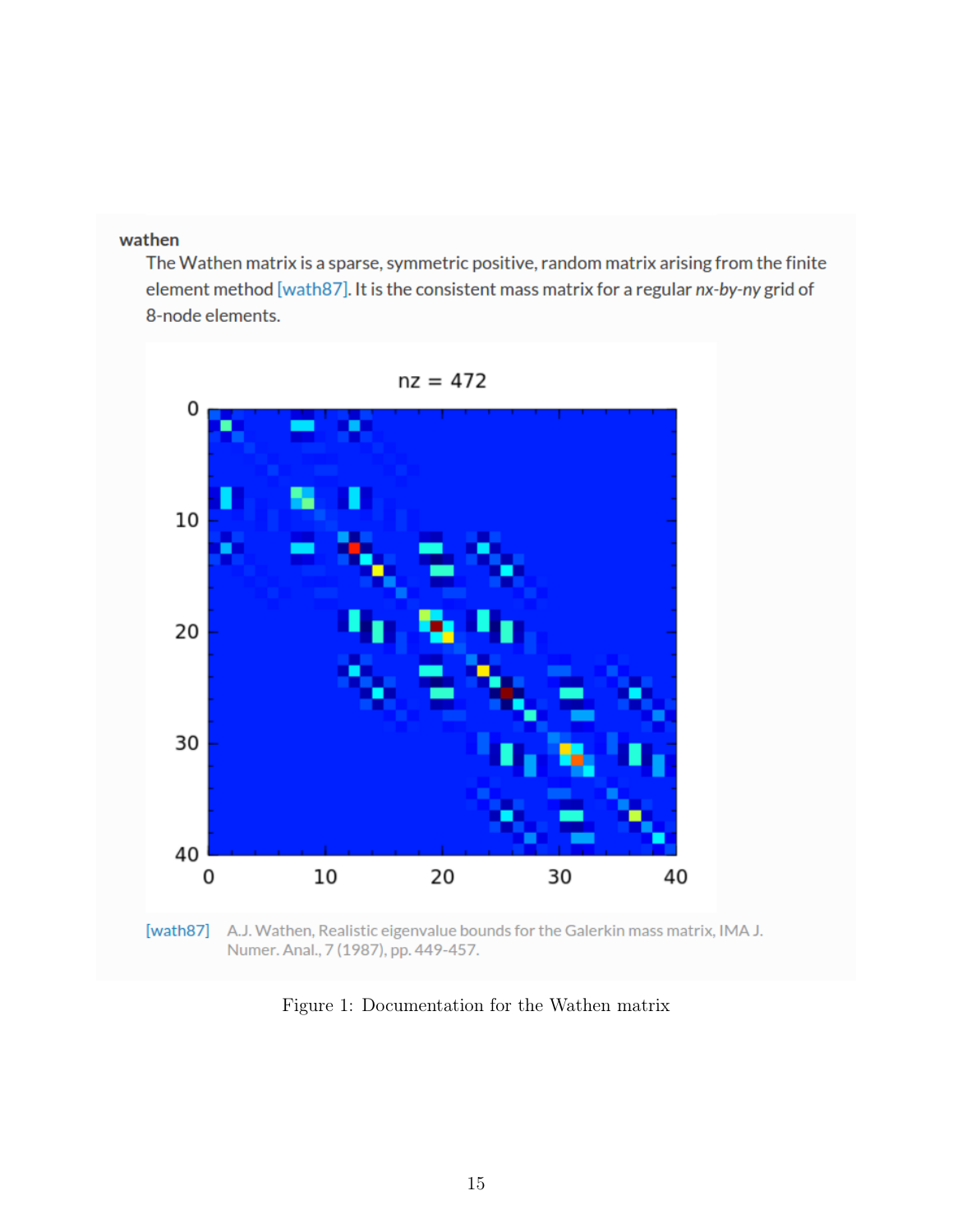Many matrices can have more than one input parameter, and multiple dispatch provides a convenient mechanism for taking different actions for different argument types. For example, the tridiag function generates a tridiagonal matrix from vector arguments giving the subdiagonal, diagonal, and superdiagonal vectors, but a tridiagonal Toeplitz matrix can be obtained by supplying scalar arguments that specify the dimension of the matrix, the subdiagonal, the diagonal, and the superdiagonal. If a single, scalar argument n is supplied then an n-by-n tridiagonal Toeplitz matrix with subdiagonal and superdiagonal  $-1$  and diagonal 2 is constructed. This matrix arises in applying central differences to a second derivative operator, and the inverse and the condition number are known explicitly [\[22,](#page-24-4) sec. 28.5].

Here is an example of the different usages of tridiag.

```
> matrixdepot (" tridiag ")
     Tridiagonal Matrix
    ====================
  Construct a tridiagonal matrix of type Tridiagonal .
  Input options :
    * [ type ,] v1 , v2 , v3 : v1 and v3 are vectors of subdiagonal and
      superdiagonal elements , respectively , and v2 is a vector of diagonal
      elements .
    * [ type ,] dim , x , y , z : dim is the dimension of the matrix , x , y , z are
      scalars. x and z are the subdiagonal and superdiagonal elements,
      respectively , and y is the diagonal elements .
      [type,] dim: x = -1, y = 2, z = -1. This matrix is also known as the
      second difference matrix .
  Groups: ["inverse", "ill-cond", "pos-def", "eigen"]
  References :
  J. Todd, Basic Numerical Mathematics, Vol. 2: Numerical Algebra, Birkhauser,
  Basel, and Academic Press, New York, 1977, p. 155.
> matrixdepot ("tridiag", [2,5,6;], ones (4), [3,4,1;])
4 x4 Tridiagonal { Float64 }:
1.0 3.0 0.0 0.0
2.0 1.0 4.0 0.0
0.0 5.0 1.0 1.0
0.0 0.0 6.0 1.0
> matrixdepot ("tridiag", 4, 5, 3, 1)
4 x4 Tridiagonal { Float64 }:
3.0 1.0 0.0 0.0
5.0 3.0 1.0 0.0
0.0 5.0 3.0 1.0
0.0 0.0 5.0 3.0
> matrixdepot ("tridiag", Int, 4)
4 x4 Tridiagonal { Int64 }:
 2 -1 0 0
```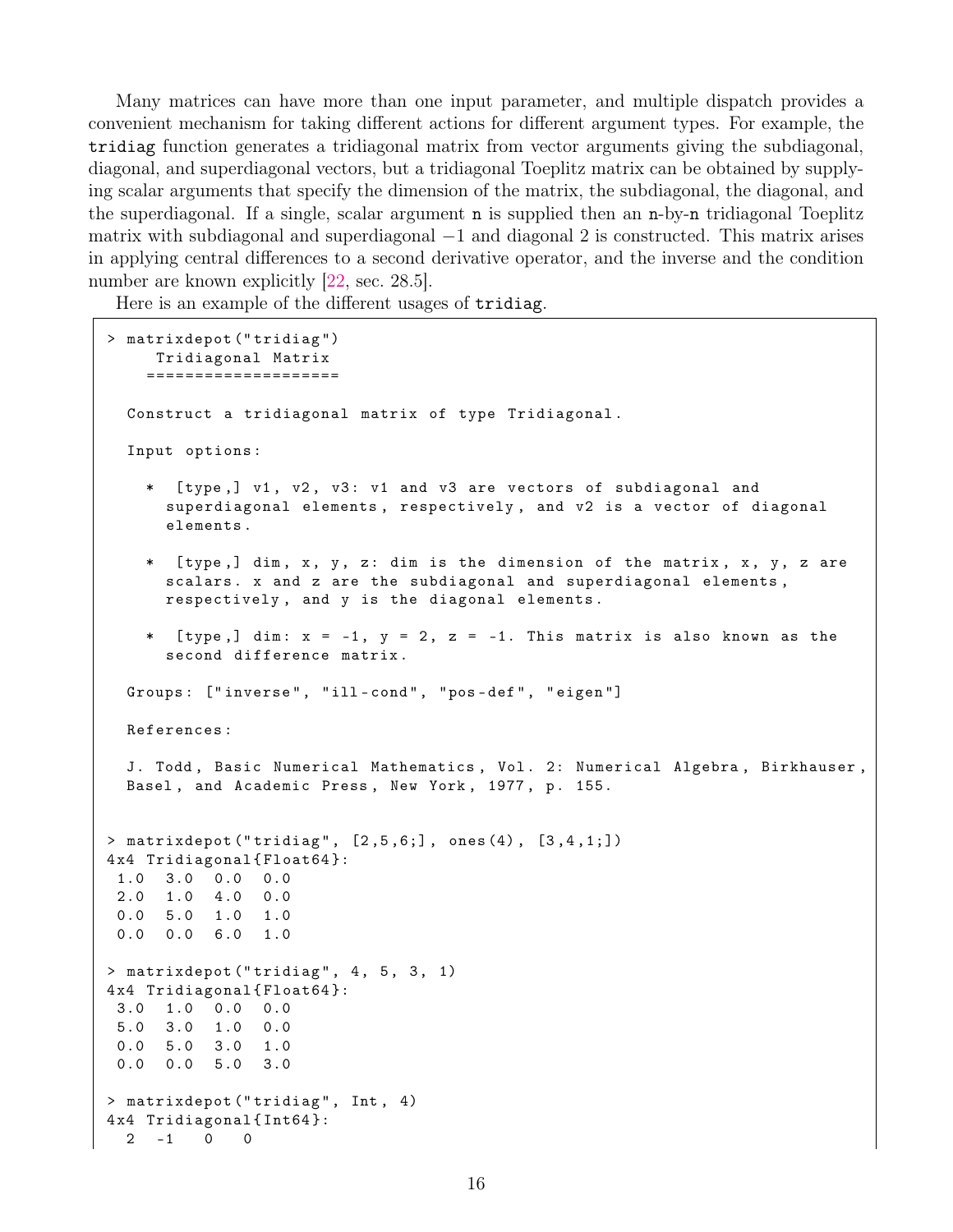```
-1 2 -1 0
0 -1 2 -10 0 -1 2
```
## 4.2 Test Problems for Regularization Methods

A mathematical problem is ill-posed if the solution is not unique or if an arbitrarily small perturbation of the data can cause an arbitrarily large change in the solution. Regularization methods are an important class of methods for dealing with such problems [\[16\]](#page-23-9), [\[19\]](#page-23-10). One means of generating test problems for regularization methods is to discretize a given ill-posed problem.

Matrix Depot contains a group of regularization test problems derived from Hansen's MATLAB Regularization Tools [\[15\]](#page-23-11), [\[17\]](#page-23-12), [\[18\]](#page-23-13) that are mostly discretizations of Fredholm integral equations of the first kind:

$$
\int_0^1 K(s, t) f(t) dt = g(s), \qquad 0 \le s \le 1.
$$

The regularization test problems form the group regprob.

```
> matrixdepot (" regprob ")
11 - element Array { ASCIIString ,1}:
 " baart "
 " blur "
 " deriv2 "
 " foxgood "
 " gravity "
 " heat "
 " phillips "
 " shaw "
 " spikes "
 " ursell "
 " wing "
```
Each problem is a linear system  $Ax = b$  where the matrix A and vectors x and b are obtained by discretization (using quadrature or the Galerkin method) of  $K$ ,  $f$ , and  $g$ . By default, we generate only A, which is an ill-conditioned matrix. The whole test problem will be generated if the parameter matrixonly is set to false, and in this case the output has type RegProb, which is defined as

```
immutable RegProb{T}
 A::AbstractMatrix{T} # matrix of interest
 b::AbstractVector{T} # right-hand side
 x: :AbstractVector\{T\} # the solution to Ax = bend
```
If r is a generated test problem, then r.A, r.b, and r.x are the matrix A and vector x and b respectively. For example, the test problem wing can be generated as follows.

```
> matrixdepot (" wing ")
     A Problem with a Discontinuous Solution
    =========================================
  Input options :
```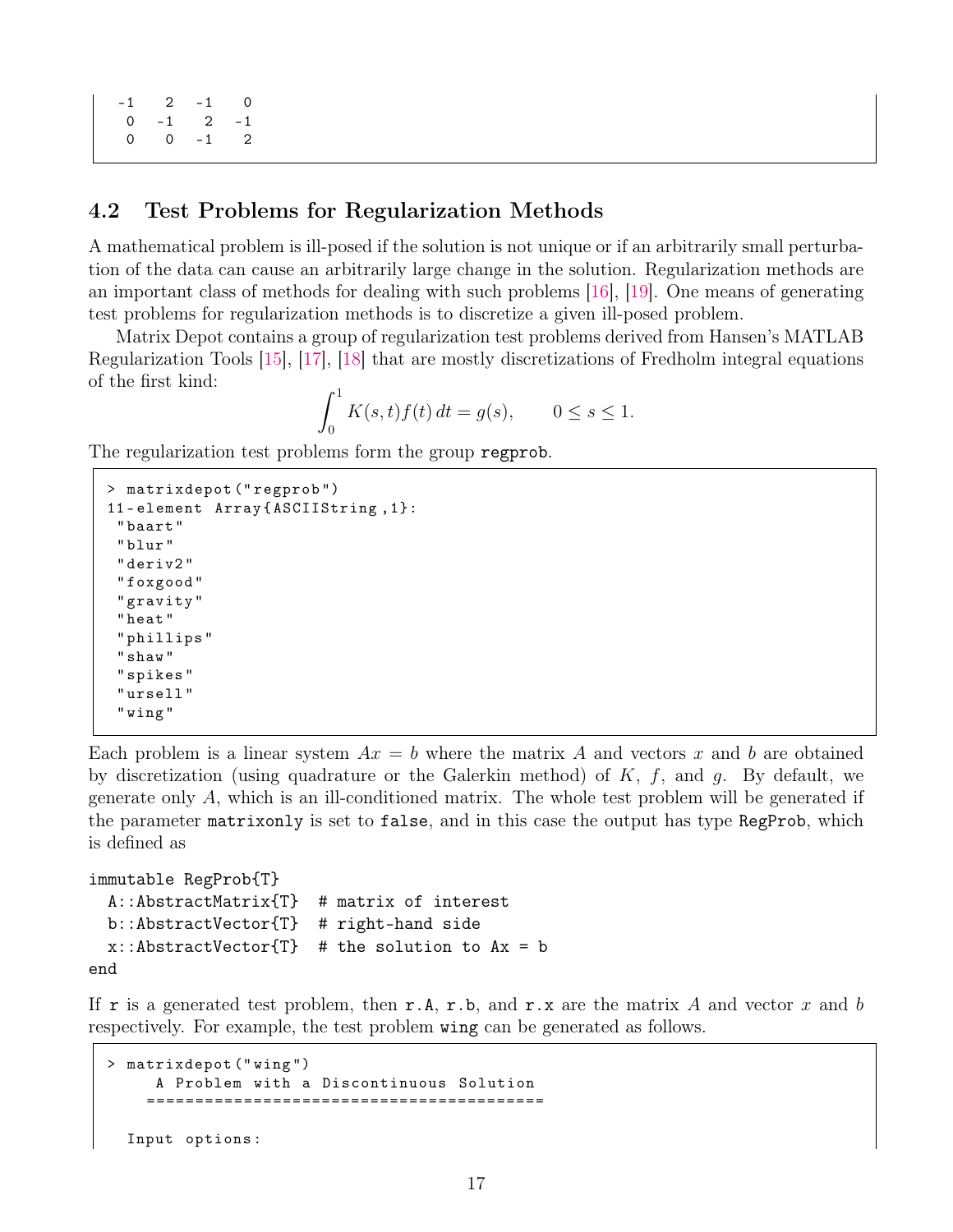```
* [ type ,] n , t1 , t2 , [ matrixonly ]: the dimension of matrix is n . t1 and
      t2 are two real scalars such that 0 < t1 < t2 < 1. If matrixonly =
      false, the linear system A, b, x will be generated (matrixonly = true
      by default).
      [type,] n, [matrixonly]: t1 = 1/3 and t2 = 2/3.Groups : [" regprob "]
  References :
  G. M. Wing, A Primer on Integral Equations of the First Kind, Society for
  Industrial and Applied Mathematics, 1991, p. 109.
> A = matrixdepot ("wing", 4)
4 x4 Array { Float64 ,2}:
 0.031189 0.0921165 0.148804 0.198786
 0.0310674 0.0889342 0.134959 0.164156
 0.0309463 0.085862 0.122403 0.13556
 0.0308257 0.0828958 0.111014 0.111945
> r = matrixdepot (" wing " , 4 , false )
Test problems for Regularization Methods
A:
4 x4 Array { Float64 ,2}:
0.031189 0.0921165 0.148804 0.198786
 0.0310674 0.0889342 0.134959 0.164156
 0.0309463 0.085862 0.122403 0.13556
 0.0308257 0.0828958 0.111014 0.111945
b :
4 - element Array { Float64 ,1}:
 0.0804953
 0.0751385
0.0701787
 0.0655842
x :
4 - element Array { Float64 ,1}:
 0.0
 0.5
 0.5
 0.0
> r . x
4 - element Array { Float64 ,1}:
 0.0
 0.5
 0.5
 0.0
```
## <span id="page-18-0"></span>4.3 Matrix Data from External Sources

Matrix Depot provides access to matrices from Matrix Market [\[5\]](#page-22-4) and the University of Florida Sparse Matrix Collection [\[8\]](#page-23-6), [\[9\]](#page-23-7), both of which contain many matrices taken from applications.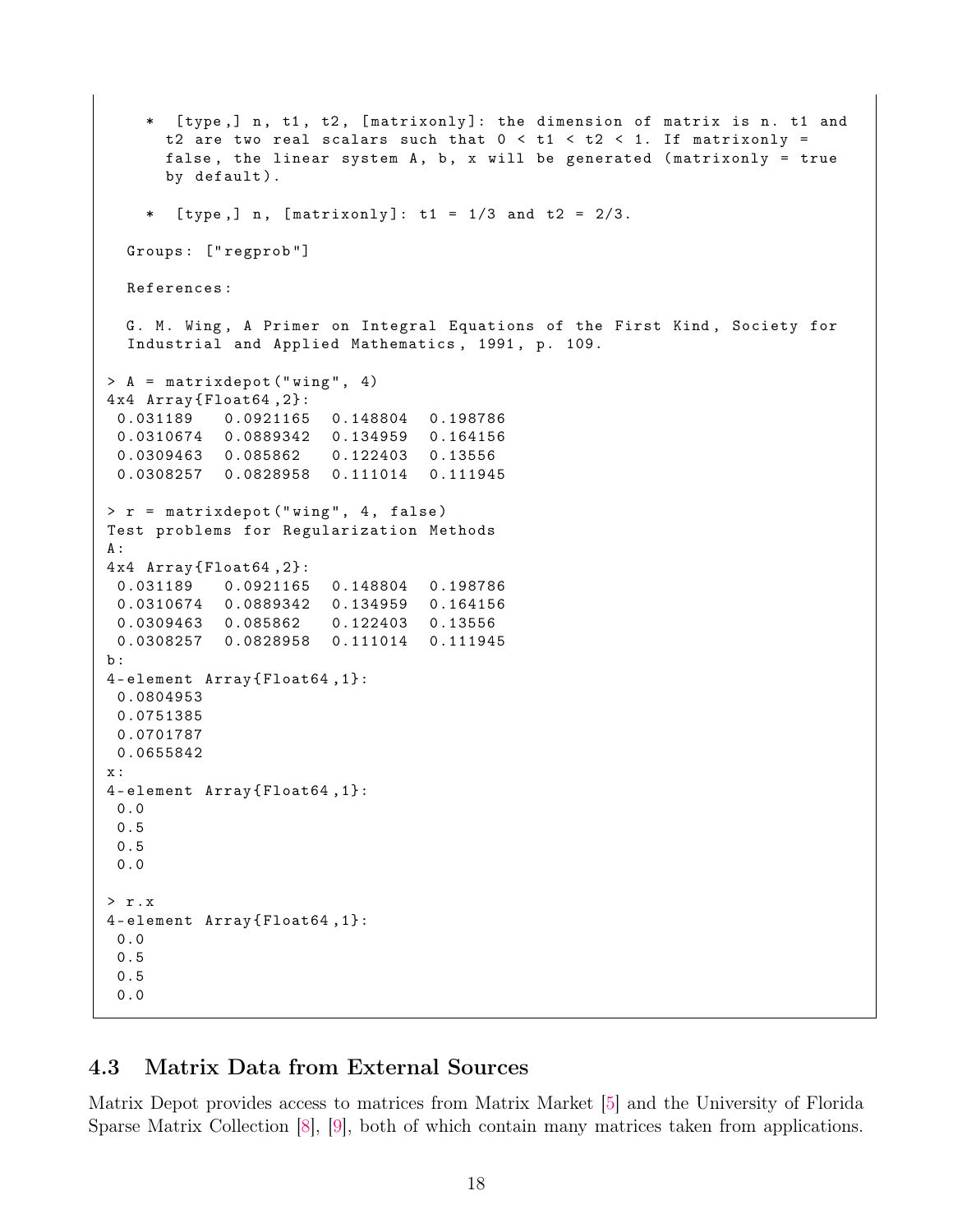In particular, these sources contain many large, sparse matrices.

Matrix Market and the University of Florida Sparse Matrix Collection both categorize matrices by application domain and the problem source and both provide matrices in Matrix Market Format [\[6\]](#page-23-14). These similarities allow us to design a generic interface for both collections. The symbol :get (or :g) is used for downloading matrices from both collections and the symbol :read (or :r) is used for reading in matrices already downloaded. Downloaded matrix data is stored on disk in the Matrix Market format and when read into Julia is stored in the type SparseMatrixCSC.

MatrixDepot.update() downloads the matrix name data files from the two web servers.

| > MatrixDepot.update() |                                                         |  |  |                                            |              |
|------------------------|---------------------------------------------------------|--|--|--------------------------------------------|--------------|
| % Total                | % Received % Xferd Average Speed - Time %               |  |  | Time                                       | Time Current |
|                        |                                                         |  |  | Dload Upload Total Spent Left Speed        |              |
| 100 1887k              | 0 1887k                                                 |  |  |                                            |              |
| % Total                | % Received % Xferd Average Speed Time Time Time Current |  |  |                                            |              |
|                        |                                                         |  |  | Dload Upload Total Spent Left Speed        |              |
| 100 41552              | 0 41552                                                 |  |  | 0 0 4421 0 --:--:-- 0:00:09 --:--:-- 41018 |              |

The UF Sparse Matrix Collection is divided into matrix groups and the group of a matrix forms part of the full name of the matrix [\[9\]](#page-23-7). For example, the full name of the matrix 1138\_bus in the Harwell-Boeing Collection is HB/1138\_bus.

| > matrixdepot ("HB/1138_bus", :get) |                                                                |          |                                        |         |                    |         |                          |         |  |
|-------------------------------------|----------------------------------------------------------------|----------|----------------------------------------|---------|--------------------|---------|--------------------------|---------|--|
| % Total                             | % Received % Xferd Average Speed                               |          |                                        |         | Time               | Time    | Time                     | Current |  |
|                                     |                                                                |          |                                        | Dload   | Upload<br>Total    | Spent   | Left                     | Speed   |  |
| 100 19829                           | 100 19829                                                      | $\Omega$ | $\mathbf 0$                            | 2320    | 0:00:08<br>$\circ$ |         | $0:00:08$ --:--:-- 49572 |         |  |
|                                     | > matrixdepot ("HB/1138_bus", :read)                           |          |                                        |         |                    |         |                          |         |  |
|                                     | 1138x1138 Symmetric{Float64, SparseMatrixCSC{Float64, Int64}}: |          |                                        |         |                    |         |                          |         |  |
| 1474.78                             | 0.0                                                            | 0.0      | $\mathbf{1}$ . The set of $\mathbf{1}$ | 0.0     | 0.0                | 0.0     | 0.0                      |         |  |
| 0.0                                 | 9.13665                                                        | 0.0      |                                        | 0.0     | 0.0                | 0.0     | 0.0                      |         |  |
| 0.0                                 | 0.0                                                            | 69.6147  |                                        | 0.0     | 0.0                | 0.0     | 0.0                      |         |  |
| 0.0                                 | 0.0                                                            | 0.0      |                                        | 0.0     | 0.0                | 0.0     | 0.0                      |         |  |
| $-9.01713$                          | 0.0                                                            | 0.0      |                                        | 0.0     | 0.0                | 0.0     | 0.0                      |         |  |
| 0.0                                 | 0.0                                                            | 0.0      | $\mathbf{1}$ . The set of $\mathbf{1}$ | 0.0     | 0.0                | 0.0     | 0.0                      |         |  |
| 0.0                                 | 0.0                                                            | 0.0      |                                        | 0.0     | 0.0                | 0.0     | 0.0                      |         |  |
| 0.0                                 | 0.0                                                            | 0.0      |                                        | 0.0     | 0.0                | 0.0     | 0.0                      |         |  |
| 0.0                                 | 0.0                                                            | 0.0      |                                        | 0.0     | 0.0                | 0.0     | 0.0                      |         |  |
| 0.0                                 | $-3.40599$                                                     | 0.0      |                                        | 0.0     | 0.0                | 0.0     | 0.0                      |         |  |
| $\cdots$                            |                                                                |          |                                        |         |                    |         | $\cdots$                 |         |  |
| 0.0                                 | 0.0                                                            | 0.0      |                                        | 0.0     | 0.0                | 0.0     | 0.0                      |         |  |
| 0.0                                 | 0.0                                                            | 0.0      | $\cdots$                               | 0.0     | $-24.3902$         | 0.0     | 0.0                      |         |  |
| 0.0                                 | 0.0                                                            | 0.0      |                                        | 0.0     | 0.0                | 0.0     | 0.0                      |         |  |
| 0.0                                 | 0.0                                                            | $0.0$    |                                        | 0.0     | 0.0                | 0.0     | 0.0                      |         |  |
| 0.0                                 | 0.0                                                            | 0.0      |                                        | 0.0     | 0.0                | 0.0     | 0.0                      |         |  |
| 0.0                                 | 0.0                                                            | 0.0      |                                        | 26.5639 | 0.0                | 0.0     | 0.0                      |         |  |
| 0.0                                 | 0.0                                                            | 0.0      | $\ldots$                               | 0.0     | 46.1767            | 0.0     | 0.0                      |         |  |
| 0.0                                 | 0.0                                                            | 0.0      |                                        | 0.0     | 0.0                | 10000.0 | 0.0                      |         |  |
| 0.0                                 | 0.0                                                            | 0.0      |                                        | 0.0     | $0.0$              | 0.0     | 117.647                  |         |  |

Matrices from the University of Florida Sparse Matrix Collection are stored in MatrixDepot/data/uf and they are stored by group (to avoid duplicate names), i.e., one directory per group. Similarly, matrices from Matrix Market are stored in MatrixDepot/data/mm. Both directories are untracked by Git.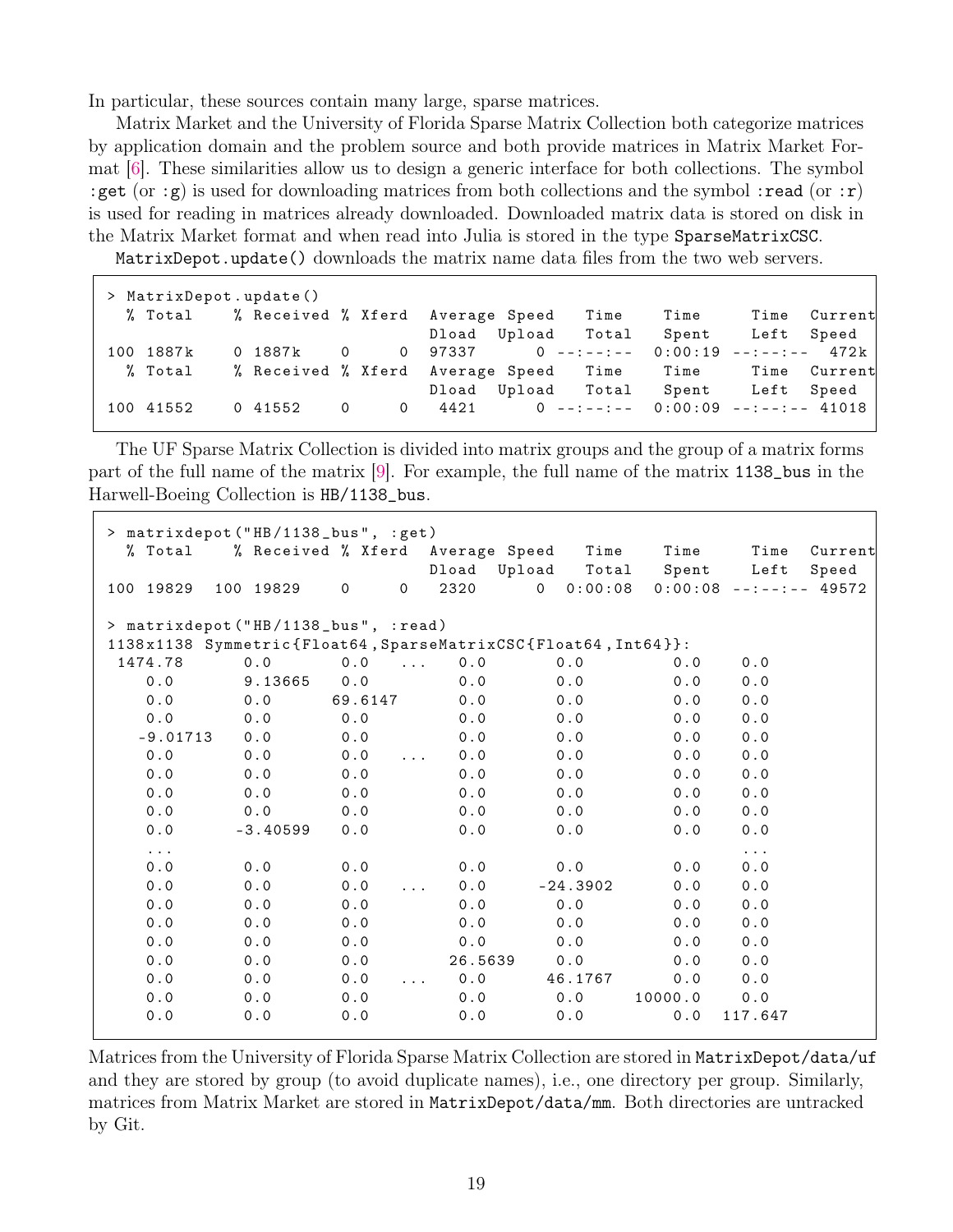We can download a whole group of matrices from the University of Florida sparse matrix collection using the command matrixdepot ("group name/\*", :get). The next example downloads all 67 matrices in the Gset group of matrices from random graphs (contributed by Y. Ye) then displays all the matrices in Matrix Depot, including the newly downloaded matrices.

```
> matrixdepot (" Gset /*" , : get )
Downloading all matrices in group Gset...
 % Total % Received % Xferd Average Speed Time Time Time Current
                          Dload Upload Total Spent Left Speed
100 48083 100 48083 0 0 95388 0 --:--:-- --:--:-- --:--:-- 96166
download :/ home / weijian /. julia / v0 .4/ MatrixDepot / src /../ data / uf / Gset / G1 . tar . gz
G1/G1.mtx% Total % Received % Xferd Average Speed Time Time Time Current
                          Dload Upload Total Spent Left Speed
100 55180 100 55180 0 0 75318 0 --:--:-- --:--:-- --:--- 75692
download :/ home / weijian /. julia / v0 .4/ MatrixDepot / src /../ data / uf / Gset / G10 . tar . gz
G10/G10.mtx% Total % Received % Xferd Average Speed Time Time Time Current
                          Dload Upload Total Spent Left Speed
100 5926 100 5926 0 0 23126 0 --:--:-- --:--:-- --:--:-- 23515
download :/ home / weijian /. julia / v0 .4/ MatrixDepot / src /../ data / uf / Gset / G11 . tar . gz
G11 / G11 . mtx
 % Total % Received % Xferd Average Speed Time Time Time Current
                          Dload Upload Total Spent Left Speed
100 6349 100 6349 0 0 24223 0 - -: - -: - - - -: - -: - - - -: - -: - - 24608
...
> matrixdepot ()
Matrices :
  1) baart 2) binomial 3) blur 4) cauchy
  5) chebspec 6) chow 7) circul 8) clement
  9) companion 10) deriv2 11) dingdong 12) fiedler
 13) forsythe 14) foxgood 15) frank 16) golub
 17) gravity 18) grcar 19) hadamard 20) hankel
 21) heat 22) hilb 23) invhilb 24) invol
 25) kahan 26) kms 27) lehmer 28) lotkin
 29) magic 30) minij 31) moler 32) neumann
 33) oscillate 34) parter 35) pascal 36) pei
 37) phillips 38) poisson 39) prolate 40) randcorr
 41) rando 42) randsvd 43) rohess 44) rosser
 45) sampling 46) shaw 47) spikes 48) toeplitz
 49) tridiag 50) triw 51) ursell 52) vand
 53) wathen 54) wilkinson 55) wing 56) Gset/G10
 57) Gset/G11 58) Gset/G12 59) Gset/G13 60) Gset/G14
 61) Gset / G15 62) Gset / G16 63) Gset / G17 64) Gset / G18
 65) Gset / G19 66) Gset / G1 67) Gset / G20 68) Gset / G21
 69) Gset / G22 70) Gset / G23 71) Gset / G24 72) Gset / G25
 73) Gset / G26 74) Gset / G27 75) Gset / G28 76) Gset / G29
 77) Gset/G2 78) Gset/G30 79) Gset/G31 80) Gset/G32
 81) Gset / G33 82) Gset / G34 83) Gset / G35 84) Gset / G36
 85) Gset/G37 86) Gset/G38 87) Gset/G39 88) Gset/G3
 89) Gset/G40 90) Gset/G41 91) Gset/G42 92) Gset/G43
 93) Gset/G44 94) Gset/G45 95) Gset/G46 96) Gset/G47
 97) Gset/G48 98) Gset/G49 99) Gset/G4 100) Gset/G50
```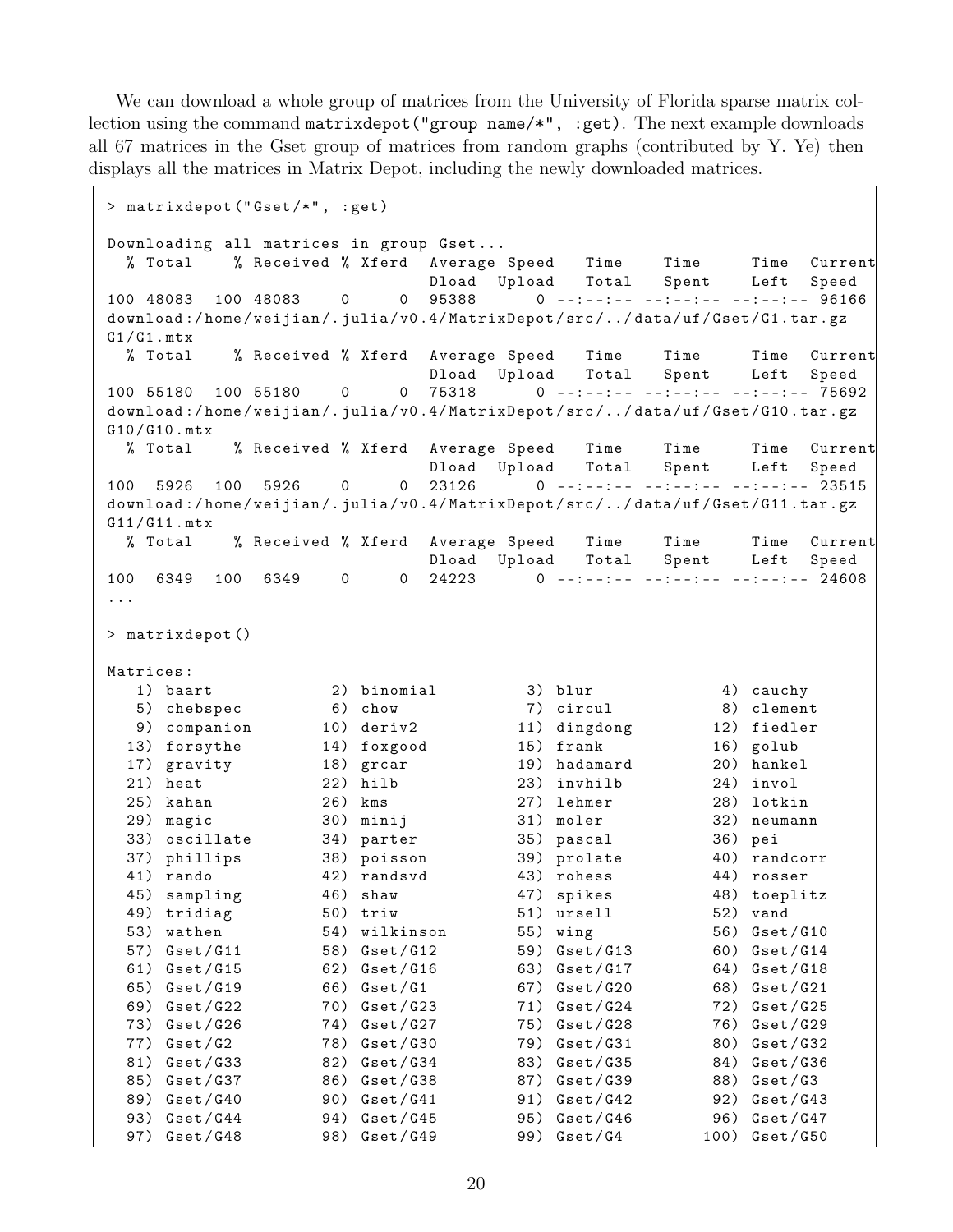| $101)$ Gset/G51 |           | $102)$ Gset/G52 | $103)$ Gset/G53 | $104)$ Gset/G54 |
|-----------------|-----------|-----------------|-----------------|-----------------|
| $105)$ Gset/G55 |           | $106)$ Gset/G56 | $107)$ Gset/G57 | 108) Gset/G58   |
| $109)$ Gset/G59 |           | $110)$ Gset/G5  | $111)$ Gset/G60 | $112)$ Gset/G61 |
| $113)$ Gset/G62 |           | $114)$ Gset/G63 | $115)$ Gset/G64 | $116)$ Gset/G65 |
| $117)$ Gset/G66 |           | $118)$ Gset/G67 | $119)$ Gset/G6  | $120)$ Gset/G7  |
| $121)$ Gset/G8  |           | $122)$ Gset/G9  |                 |                 |
| Groups:         |           |                 |                 |                 |
| all             | data      | eigen           | ill-cond        |                 |
| inverse         | pos-def   | random          | regprob         |                 |
| sparse          | symmetric | test1           |                 |                 |
|                 |           |                 |                 |                 |

The full name of a matrix in Matrix Market comprises three parts: the collection name, the set name, and the matrix name. For example, the full name of the matrix BCSSTK14 in the set BCSSTRUC2 from the Harwell-Boeing Collection is Harwell-Boeing/bcsstruc2/bcsstk14. Note that both set name and matrix name are in lower case.

```
> matrixdepot ("Harwell-Boeing/bcsstruc2/bcsstk14", :get)
 % Total % Received % Xferd Average Speed Time Time Time Current
                     Dload Upload Total Spent Left Speed
100 292k 100 292k 0 0 22635 0 0:00:13 0:00:13 --:--:-- 61144
download :/ home / weijian /. julia / v0 .4/ MatrixDepot / data / mm / Harwell - Boeing / bcsstruc2
/ bcsstk14 . mtx . gz
> matrixdepot ("Harwell-Boeing/bcsstruc2/bcsstk14", :read)
1806 x1806 Symmetric { Float64 , SparseMatrixCSC { Float64 , Int64 }}:
   1.93161e6  0.0  -1.02166e5  ...  0.0  0.0
    0.0 1.0 0.0 0.0 0.0
   -1.02166 e5 0.0 1.93147 e6 0.0 0.0
-35568.9 0.0 1.65787 e5 0.0 0.0
   -1.06959 e5 0.0 -1.06959 e5 0.0 0.0
   -1.65835 e5 0.0 35568.9 ... 0.0 0.0
  -717.845 0.0 0.0 0.0 0.0
   0.0 0.0 88998.5 0.0 0.0
   0.0 0.0 -1.82865e6 0.0 0.00.0 0.0 1.24988 \text{ e}5 0.0 0.0... ...
    0.0 0.0 0.0 0.0 0.0 0.0
   0.0 0.0 0.0 1.06103e7 -5.25151e5
   0.0 0.0 0.0 -5.25151 e5 -53434.0
   0.0 0.0 0.0 ... 1.06959e5 -1.65835e5
    0.0 0.0 0.0 0.0 0.0 0.0
   0.0 0.0 0.0 0.0 1.06959e5 35568.9
   0.0 0.0 0.0 -816518.0 1.21311 e7
   0.0 0.0 0.0 4.55624e7 8.15266e5
   0.0 0.0 0.0 ... 8.15266e5 5.27942e8
```
We recommend downloading matrices from the University of Florida sparse matrix collection when there is a choice, because almost every matrix from Matrix Market is included in it.

## <span id="page-21-0"></span>5 Concluding Remarks

Matrix Depot follows in the footsteps of earlier collections of matrices. Its novelty is threefold. First, it is extensible by the user, and so can be adapted to the user's needs. In doing so it facilitates experimentation, and in particular makes it easier to do reproducible research. Second, it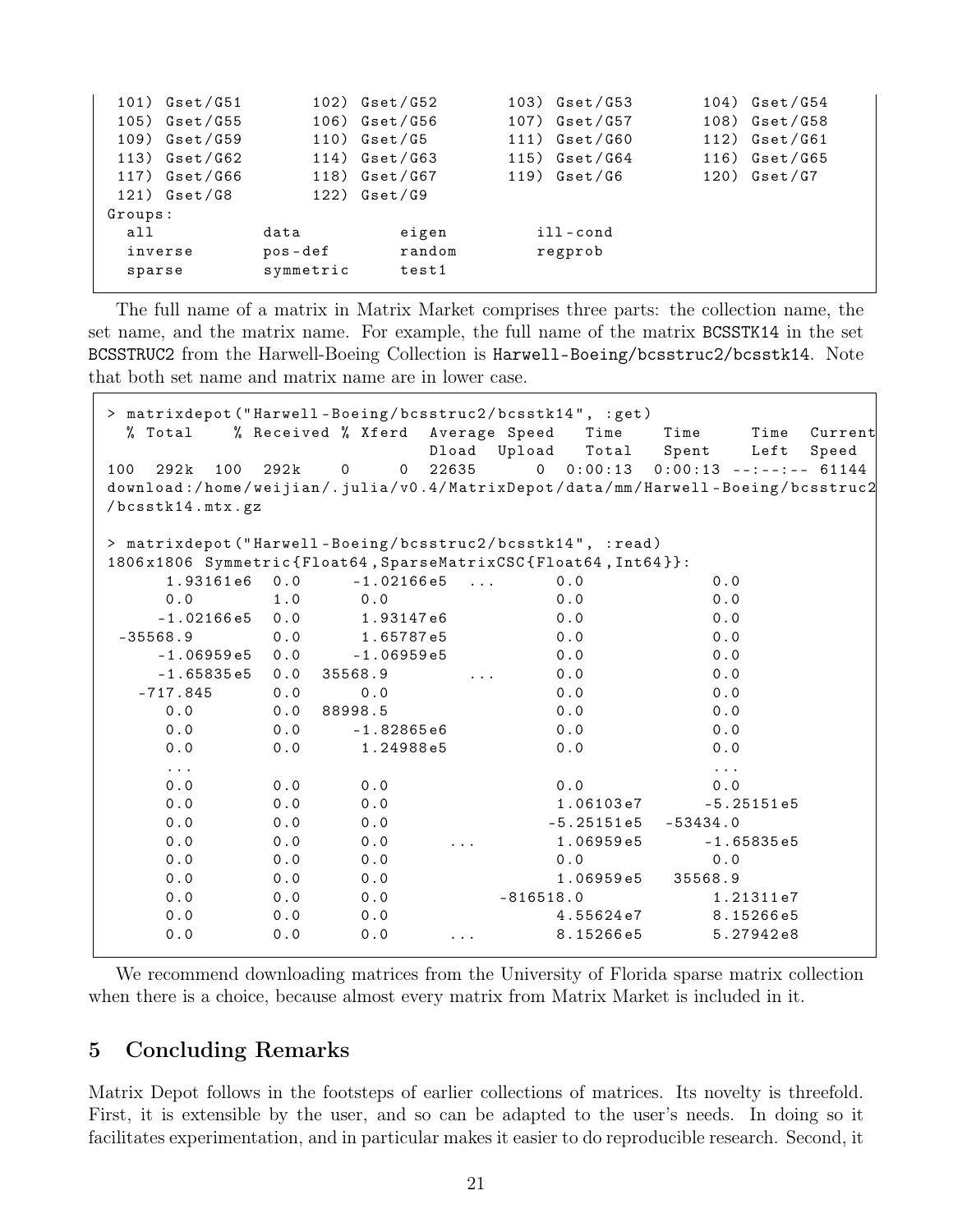combines three distinct test matrix collections, namely, parametrized test matrices, regularization test problems, and real-life sparse matrix data, in a single framework. Third, it fully exploits the Julia language. It uses multiple dispatch to help provide a simple interface and, in particular, to allow matrices to be generated in any of the numeric data types supported by the language. Matrix Depot therefore anticipates the development of intrinsic support in Julia for computations with BigFloat and other data types.

Matrix Depot has been in development since 2014. It is an open source project<sup>[5](#page-22-5)</sup> hosted on GitHub and is available under the MIT License. A first release was announced in December 2014. Matrix Depot v0.5.2 is the latest official release and consists of around 3,000 lines of source code, with test coverage of 98.91% according to Codecov<sup>[6](#page-22-6)</sup>. From GitHub traffic analytics, we learn that Matrix Depot has 40 to 70 unique downloads (unique cloners) every month. Matrix Depot also benefits the development of other Julia packages. LightGraphs<sup>[7](#page-22-7)</sup>, an optimized graph package for Julia, for example, has embedded Matrix Depot as its database.

We built Matrix Depot to facilitate the development and testing of matrix (and other) algorithms in Julia. and we will continue to develop Matrix Depot by introducing new test matrices and integrating with other test collections.

#### Acknowledgements

The authors are grateful to Jiahao Chen (MIT), Stefan Güttel (The University of Manchester), and Tim Davis (Texas A&M University) for suggestions, and to Per Christian Hansen for allowing us to incorporate problems from Regularization Tools.

#### References

- <span id="page-22-0"></span>[1] Zhaojun Bai, David Day, James Demmel, and Jack Dongarra. [A test matrix collection for](http://www.netlib.org/lapack/lawnspdf/lawn123.pdf) [non-Hermitian eigenvalue problems \(release 1.0\).](http://www.netlib.org/lapack/lawnspdf/lawn123.pdf) Technical Report CS-97-355, Department of Computer Science, University of Tennessee, Knoxville, TN, USA, March 1997. 45 pp. LAPACK Working Note 123.
- <span id="page-22-1"></span>[2] Timo Betcke, Nicholas J. Higham, Volker Mehrmann, Christian Schröder, and Françoise Tisseur. [NLEVP: A collection of nonlinear eigenvalue problems.](http://dx.doi.org/10.1145/2427023.2427024) ACM Trans. Math. Software, 39(2):7:1–7:28, 2013.
- <span id="page-22-2"></span>[3] Jeff Bezanson, Alan Edelman, Stefan Karpinski, and Viral B. Shah. [Julia: A fresh approach](http://arxiv.org/abs/1411.1607) [to numerical computing.](http://arxiv.org/abs/1411.1607) ArXiv preprint 1411.1607, 2014.
- <span id="page-22-3"></span>[4] Jeff Bezanson, Stefan Karpinski, Viral B. Shah, and Alan Edelman. [Julia: A fast dynamic](http://arxiv.org/abs/1209.5145) [language for technical computing.](http://arxiv.org/abs/1209.5145) ArXiv preprint 1209.5145, 2012.
- <span id="page-22-4"></span>[5] Ronald F. Boisvert, Roldan Pozo, Karin Remington, Richard F. Barrett, and Jack J. Dongarra. Matrix Market: A Web resource for test matrix collections. In Quality of Numerical Software: Assessment and Enhancement, Ronald F. Boisvert, editor, Chapman and Hall, London, 1997, pages 125–136.

<span id="page-22-5"></span><sup>5</sup><https://github.com/weijianzhang/MatrixDepot.jl>

<span id="page-22-6"></span><sup>6</sup><https://codecov.io/>

<span id="page-22-7"></span><sup>7</sup><https://github.com/JuliaGraphs/LightGraphs.jl>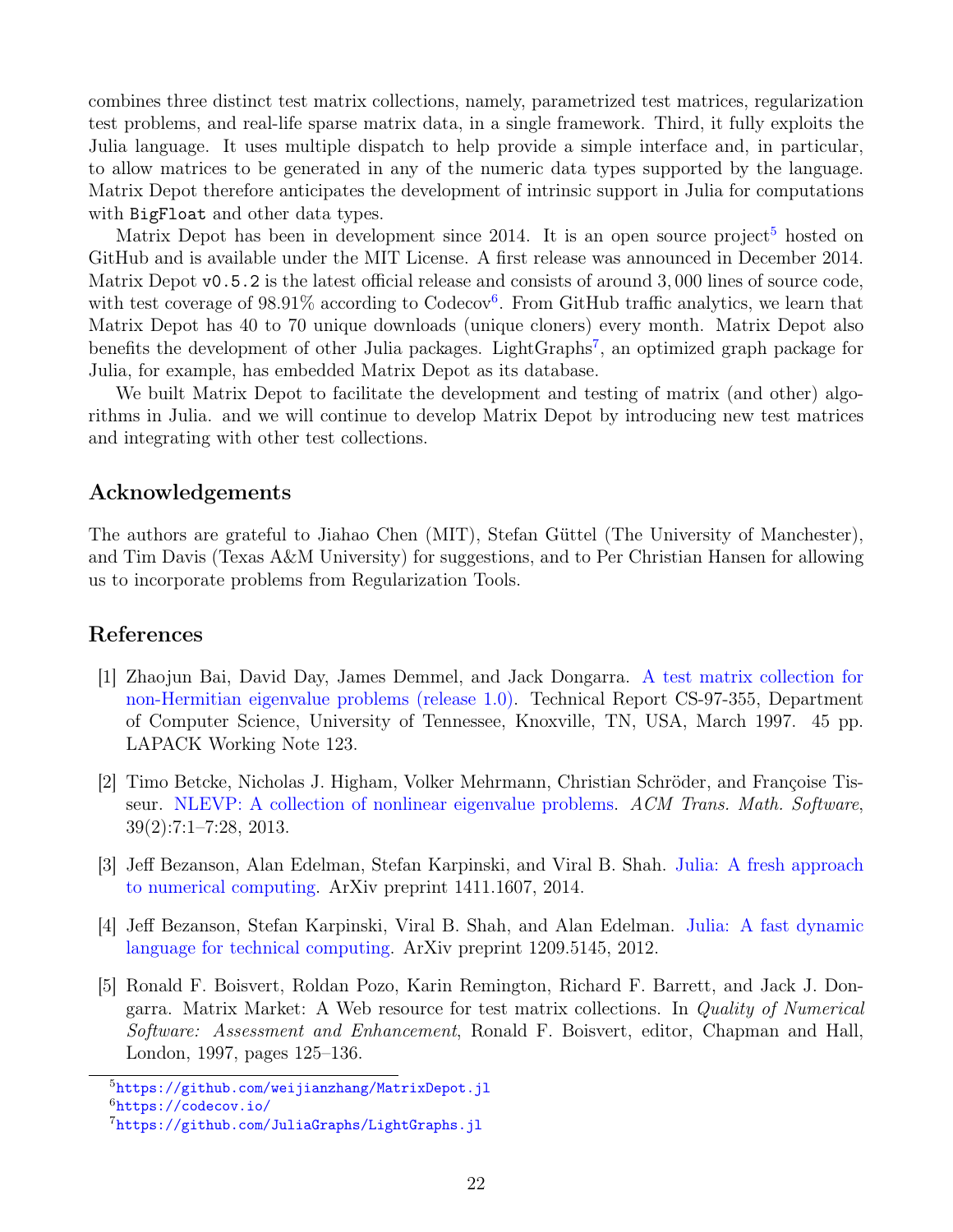- <span id="page-23-14"></span>[6] Ronald F. Boisvert, Roldan Pozo, and Karin A. Remington. [The Matrix Market exchange](http://math.nist.gov/MatrixMarket/formats.html) [formats: Initial design.](http://math.nist.gov/MatrixMarket/formats.html) Technical Report NISTIR 5935, National Institute of Standards and Technology, Gaithersburg, MD 20899, USA, 1996. 14 pp.
- <span id="page-23-1"></span>[7] Paul A. Clement. [A class of triple-diagonal matrices for test purposes.](http://dx.doi.org/10.1137/1001006) SIAM Rev., 1(1): 50–52, 1959.
- <span id="page-23-6"></span>[8] Timothy A. Davis. University of Florida sparse matrix collection. [http://www.cise.ufl.](http://www.cise.ufl.edu/research/sparse/matrices) [edu/research/sparse/matrices](http://www.cise.ufl.edu/research/sparse/matrices).
- <span id="page-23-7"></span>[9] Timothy A. Davis and Yifan Hu. [The University of Florida sparse matrix collection.](http://dx.doi.org/10.1145/2049662.2049663) ACM Trans. Math. Software, 38(1):1:1–1:25, 2011.
- <span id="page-23-3"></span>[10] David L. Donoho and Victoria Stodden. Reproducible research in the mathematical sciences. In The Princeton Companion to Applied Mathematics, Nicholas J. Higham, Mark R. Dennis, Paul Glendinning, Paul A. Martin, Fadil Santosa, and Jared Tanner, editors, Princeton University Press, Princeton, NJ, USA, 2015, pages 916–925.
- <span id="page-23-5"></span>[11] Iain S. Duff, Roger G. Grimes, and John G. Lewis. [Sparse matrix test problems.](http://dx.doi.org/10.1145/62038.62043) ACM Trans. Math. Software, 15(1):1–14, 1989.
- <span id="page-23-8"></span>[12] Laurent Fousse, Guillaume Hanrot, Vincent Lefèvre, Patrick Pélissier, and Paul Zimmermann. [MPFR: A multiple-precision binary floating-point library with correct rounding.](http://dx.doi.org/10.1145/1236463.1236468) ACM Trans. Math. Software, 33(2):13:1–13:15, 2007.
- <span id="page-23-2"></span>[13] C. W. Gear. [A simple set of test matrices for eigenvalue programs.](http://dx.doi.org/10.1090/S0025-5718-1969-0238477-8) Math. Comp., 23(105): 119–125, 1969.
- <span id="page-23-0"></span>[14] Robert T. Gregory and David L. Karney. A Collection of Matrices for Testing Computational Algorithms. Wiley, New York, 1969. ix $+154$  pp. Reprinted with corrections by Robert E. Krieger, Huntington, New York, 1978. ISBN 0-88275-649-4.
- <span id="page-23-11"></span>[15] Per Christian Hansen. [Regularization Tools: A Matlab package for analysis and solution of](http://dx.doi.org/10.1007/BF02149761) [discrete ill-posed problems.](http://dx.doi.org/10.1007/BF02149761) Numer. Algorithms, 6(1):1–35, 1994.
- <span id="page-23-9"></span>[16] Per Christian Hansen. [Rank-Deficient and Discrete Ill-Posed Problems: Numerical Aspects of](http://dx.doi.org/10.1137/1.9780898719697) [Linear Inversion](http://dx.doi.org/10.1137/1.9780898719697). Society for Industrial and Applied Mathematics, Philadelphia, PA, USA, 1998. xvi+247 pp. ISBN 0-89871-403-6.
- <span id="page-23-12"></span>[17] Per Christian Hansen. [Regularization Tools version 4.0 for Matlab 7.3.](http://dx.doi.org/10.1007/s11075-007-9136-9) Numer. Algorithms, 46(2):189–194, 2007.
- <span id="page-23-13"></span>[18] Per Christian Hansen. [Regularization tools. A Matlab package for analysis and solution of](http://www.imm.dtu.dk/~pcha/Regutools/index.html) [discrete ill-posed problems. Version 4.1 for Matlab 7.3.](http://www.imm.dtu.dk/~pcha/Regutools/index.html) Report, Information and Mathematics Modelling, Technical University of Denmark, DK-2800 Lyngby, Denmark, March 2008.
- <span id="page-23-10"></span>[19] Per Christian Hansen. [Discrete Inverse Problems: Insight and Algorithms](http://dx.doi.org/10.1137/1.9780898718836). Society for Industrial and Applied Mathematics, Philadelphia, PA, USA, 2010. xii+213 pp. ISBN 978-0- 898716-96-2.
- <span id="page-23-4"></span>[20] Nicholas J. Higham. [Algorithm 694: A collection of test matrices in MATLAB.](http://dx.doi.org/10.1145/114697.116805) ACM Trans. Math. Software, 17(3):289–305, 1991.